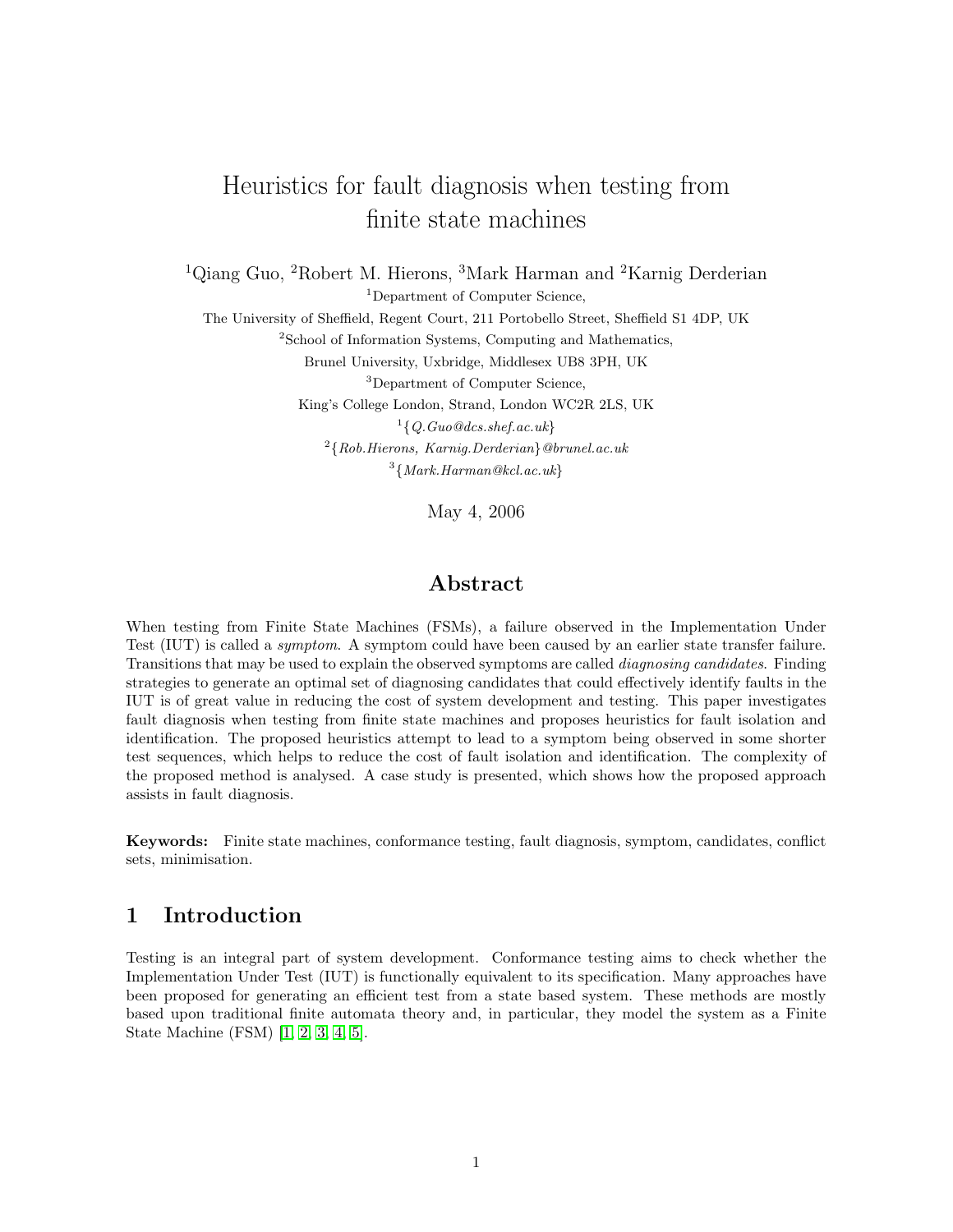#### 1.1 Background

In FSM-based testing, a standard test strategy tests a transition in two parts: Input/Output  $(I/O)$ check and tail state verification. The former part aims to determine whether a transition of an IUT produces the expected output while the latter checks that the IUT arrives at the specified state when the I/O check is finished. Unique Input/Output (UIO) sequence, Distinguishing Sequence (DS), and Characterizing Set (CS) are three commonly used techniques for state verification. Due to their practical characteristics, UIO based techniques are often used for test sequence generation [\[6\]](#page-14-5).

Aho *et al.* [\[1\]](#page-14-0) showed how an efficient test sequence may be produced using UIOs for state verification. Shen et al. [\[4\]](#page-14-3) extended the method by using multiple UIOs for each state and showed that this leads to a shorter test sequence. Yang and Ural [\[5\]](#page-14-4) and Miller and Paul [\[7\]](#page-14-6) showed that overlap can be used in conjunction with (multiple) UIOs to further reduce the test sequence length. Hierons [\[8,](#page-14-7) [9\]](#page-14-8) represented overlap by invertible sequences.

When testing an FSM, I/O differences exhibited between the IUT and its specification suggest the existence of faults in the implementation. The first observed faulty I/O pair in an observed input/output sequence is called a *symptom*. A symptom could have been caused by either an incorrect output (an  $output$  fault) or an earlier incorrect state transfer (a state transfer fault). Applying strategies to determine the location of faults is therefore important.

Ghedamsi et al. [\[10,](#page-14-9) [11\]](#page-14-10) generated a set of transitions whose failure could explain the behaviour exhibited. The set is called a *conflict set*. Transitions in the set are called *candidates*. They then produced tests (called distinguishing tests) in order to find the faulty transitions within this set. However, in their approach, the cost of generating a conflict set was not considered. Hierons [\[12\]](#page-14-11) extended the approach to a special case where a state identification process is known to be correct. Test cost is then analysed by applying statistical methods. As the problem of optimising the cost of testing is NP-hard [\[12\]](#page-14-11), heuristic optimisation techniques such as Tabu Search (TS) and Hill Climbing (HC) are therefore suggested.

#### 1.2 Motivation

This paper investigates fault diagnosis when testing from finite state machines. The work was motivated by the following question. Let ts be a test sequence of length L and suppose that the  $i^{th}$  input of ts,  $1 \leq i \leq L$ , executes a faulty transition  $tr_f$  in the IUT. The question is whether it is possible to define the maximum number of inputs that is needed to reveal the failure (a symptom is exhibited) after  $tr_f$ is executed. In other words, given a symptom exhibited at the  $j<sup>th</sup>$  input of ts, is it possible to define an interval with a maximum range  $d_{max}$ ,  $d_{max} \ge 0$ , such that inputs between  $(j - d_{max})^{th}$  and the  $j^{th}$  of ts execute a sequence of transitions that must contain  $tr_f$ ? If such an interval can be defined, the process of fault isolation is then reduced to a shorter test sequence.

Obviously, the smaller  $d_{max}$  is, the fewer transitions will be considered when isolating the faulty transition. It is always preferred that a symptom is observed immediately after a faulty transition is executed. However, it may require more inputs to exhibit the fault.

Clearly, the sequence of transitions executed up to the symptom contains the faulty transition that causes the occurrence of the symptom. However, diagnosing within such a set of candidates might result in a high cost of fault isolation. Finding ways to define the maximum number of inputs that is required to exhibit an executed fault is therefore of great value in minimising the cost of fault isolation and identification.

In this paper, heuristics are proposed for fault diagnosis, which helps to reduce the cost of fault isolation and identification. In the proposed method, a set of transitions with minimum size is constructed to isolate the faulty transition that could explain an observed symptom. The erroneous final state of the isolated faulty transition is further identified by applying the proposed heuristics. The heuristics defined in this paper consider the use of the U-method [\[1\]](#page-14-0). One can easily extend the approach to other formal methods such as the W-method [\[13\]](#page-14-12) and the Wp-method [\[14\]](#page-14-13).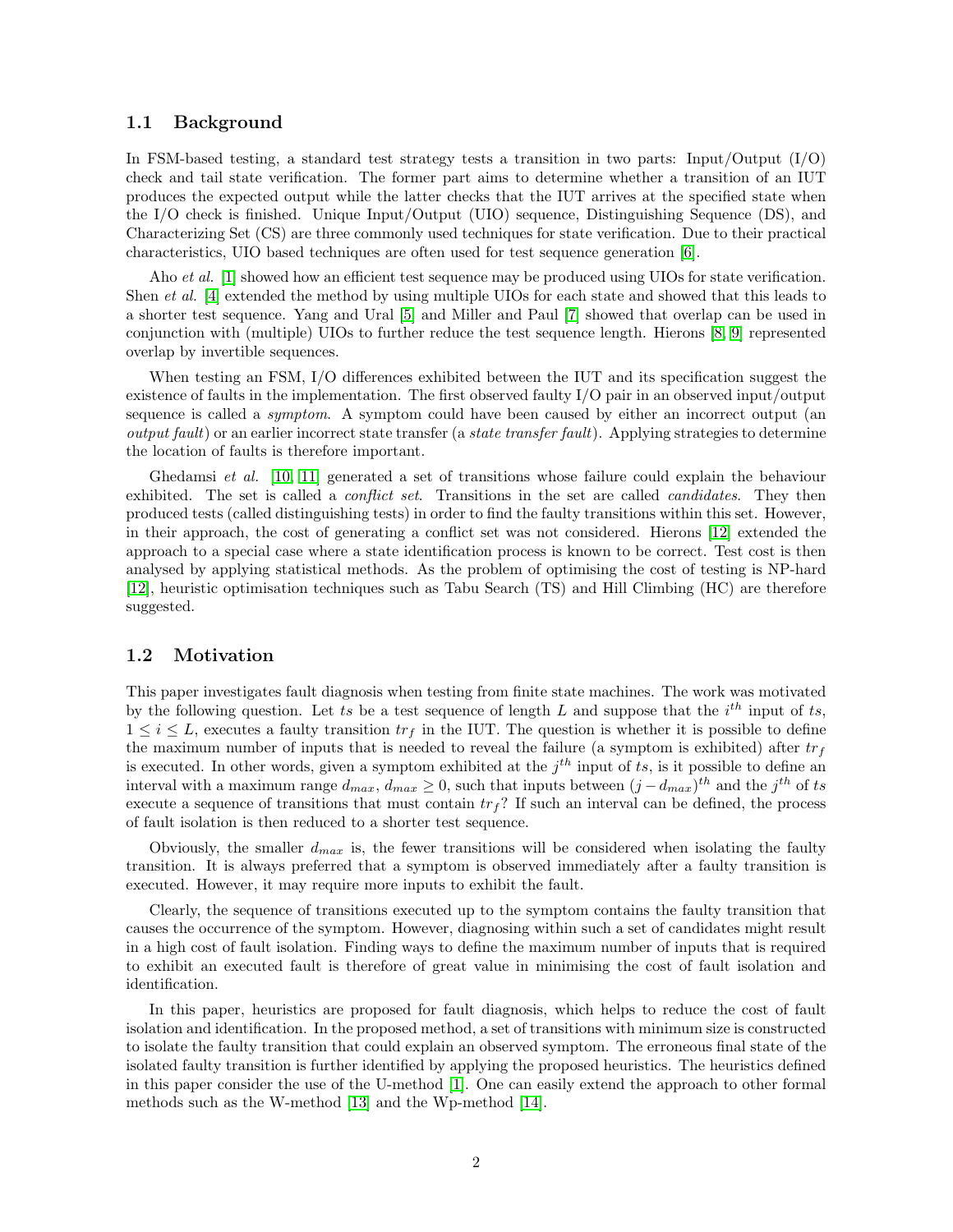The rest of this paper is organised as follows: Section [2](#page-2-0) presents the basic definitions and notations of finite state machines and fault diagnosis; Section [3](#page-3-0) introduces the detection of a single fault and the construction of a conflict set; Section [4](#page-4-0) investigates the minimisation of a conflict set; Section [5](#page-8-0) studies fault isolation and identification; a case study is carried out in Section [6;](#page-9-0) the complexity of the proposed approach is analysed in Section [7;](#page-12-0) conclusions are finally drawn in Section [8.](#page-13-0)

# <span id="page-2-0"></span>2 Preliminaries

In this section, definitions and notations of finite state machines and fault diagnosis are introduced.

### 2.1 Finite state machines

A deterministic FSM M is defined as a 6-tuple  $M = (I, O, S, \delta, \lambda, s_0)$  where I,O, and S are finite and nonempty sets of input symbols, output symbols, and states, respectively;  $s_0$  is the initial state of M;  $\delta: S \times I \longrightarrow S$  is the state transition function; and  $\lambda: S \times I \longrightarrow O$  is the output function. If the machine receives an input  $a \in I$  when in state  $s \in S$ , it moves to the state  $\delta(s, a)$  and produces output  $\lambda(s, a)$ . Functions  $\delta$  and  $\lambda$  can be extended to take input sequences in the usual way [\[15\]](#page-14-14).

Two states  $s_i$  and  $s_j$  are said to be *equivalent* if and only if for every input sequence  $\alpha$  the machine produces the same output sequence,  $\lambda(s_i, \alpha) = \lambda(s_j, \alpha)$ . Machines  $M_1$  and  $M_2$  are *equivalent* if and only if for every state in  $M_1$  there is an equivalent state in  $M_2$ , and vice versa. A machine M is minimal (reduced) if and only if no FSM with fewer states than  $M$  is equivalent to  $M$ . It is assumed that any FSM being considered is minimal since any (deterministic) FSM can be converted into an equivalent (deterministic) minimal FSM [\[15\]](#page-14-14).

An FSM is *completely specified* if and only if for each state  $s_i$  and input a, there is a specified next state  $s_{i+1} = \delta(s_i, a)$ , and a specified output  $o_i = \lambda(s_i, a)$ ; otherwise, the machine is partially specified. A partially specified FSM can be converted to a completely specified one in two ways [\[15\]](#page-14-14). One way is to define an error state. When a machine is in state s and receives an input  $a$  such that there is no transition from s with input  $a$ , it moves to the error state with a given (error) output. The other way is to add a loop transition. When receiving an undefined input, the state of a machine remains unchanged. At the same time, the machine produces no output. An FSM is *strongly connected* if, given any ordered pair of states  $(s_i, s_j)$ , there is a sequence of transitions that moves the FSM from  $s_i$  to  $s_j$ .

It is assumed throughout this paper that an FSM is deterministic, minimal, completely specified and strongly connected.

### 2.2 Conformance testing

Given a specification FSM  $M$ , for which the complete transition diagram is available, and an implementation  $M'$ , for which only its I/O behaviour can be observed ("black box"), a test is required to determine whether the I/O behaviour of  $M'$  conforms to that of  $M$ . This is called *conformance testing*. A test sequence that solves this problem is called a checking sequence. An I/O difference between the specification and implementation can be caused by either an incorrect output (an output fault) or an earlier incorrect state transfer (a state transfer fault). The latter can be detected by adding a final state check after a transition. A standard test strategy is:

- 1. Homing: Move  $M'$  to an initial state s;
- 2. Output Check: Apply an input sequence  $\alpha$  and compare the output sequences generated by M and  $M'$  separately;
- 3. Tail State Verification: Using state verification techniques to check the final state.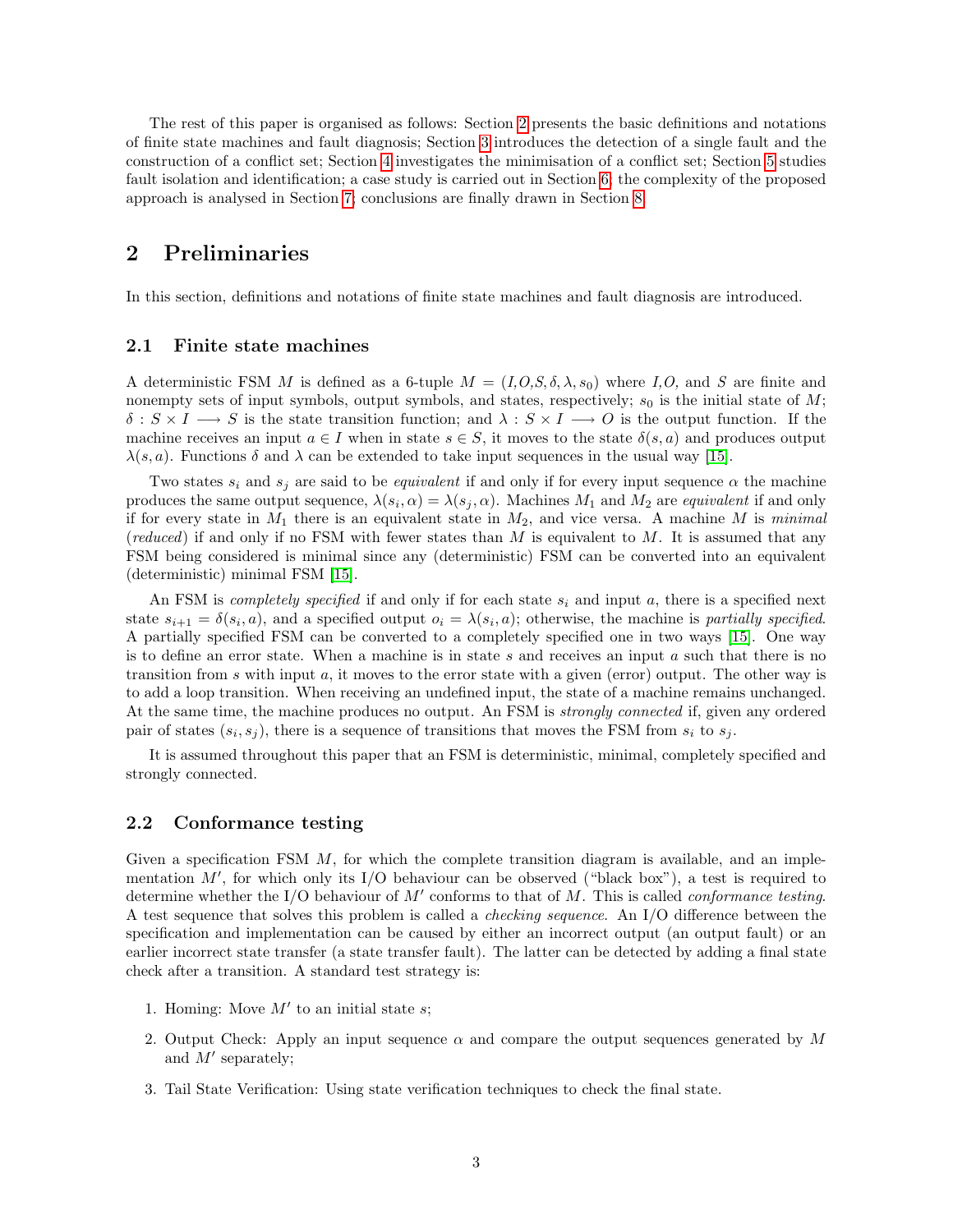The first step is known as homing a machine to a desired initial state. The second step checks whether  $M'$  produces the desired output sequence. The last step checks whether  $M'$  is in the expected state  $s' = \delta(s, \alpha)$  after the transition. Unique Input/Output (UIO) sequence, Distinguishing Sequence (DS) and Characterizing Set (CS) are three commonly used techniques for state verification.

A UIO sequence of a state  $s_i$  is an input/output sequence  $x/y$ , that may be observed from  $s_i$ , such that the output sequence produced by the machine in response to  $x$  from any other state is different from y, i.e.  $\lambda(s_i, x) = y$  and  $\lambda(s_i, x) \neq \lambda(s_j, x)$  for any  $i \neq j$ . A DS defines a UIO for every state. While not every FSM has a UIO for each state, some FSMs without a DS have a UIO for each state.

A distinguishing sequence is an input sequence that produces a different output for each state. Not every FSM has a DS.

A characterizing set W is a set of input sequences with the property that, for every pair of states  $(s_i,$  $(s_j)$ ,  $j \neq i$ , there is some  $w \in W$  such that  $\lambda(s_i, w) \neq \lambda(s_j, w)$ . Thus, the output sequences produced by executing each  $w \in W$  from  $s_j$  verifies  $s_j$ .

UIOs are often used for test generation. However, due to the problem of fault masking in UIOs, a UIO sequence generated from the specification FSM might not be able to uniquely identify the corresponding state in the IUT  $[2, 16]$  $[2, 16]$ . Guo *et al.* [\[17\]](#page-15-0) studied the problem and proposed a new type of Unique Input/Output Circuit (UIOC) sequence for state verification, which helps to increase the robustness of UIOs.

UIOCs are particular types of UIOs where the final states are the same as their initial states. Guo et al. [\[17\]](#page-15-0) formalised the fault masking into two basic types and proposed solutions to overcome them. By checking the final state s of a UIO with the UIO for s, type I of fault masking discussed by Guo  $et$ al. might be avoided; by using overlap or internal state observation schema, the internal states that a UIO sequence traverses are checked, which helps to overcome type II of fault masking discussed by Guo et al..

Two advantages can be noted when UIOCs are applied. Firstly, robustness of UIOs is enhanced, which makes the test more robust, and, secondly, the use of UIOs for test generation can simplify the test structure, which reduces the complexity of fault analysis.

It is assumed throughout this paper that any test sequence considered has been generated by using a standard test strategy. This work considers the use of UIOCs for state verification.

### 2.3 Fault diagnosis

In testing a test sequence ts is applied to an IUT  $M'$ . The observed input/output sequence is then compared with that produced by the specification FSM  $M$ . I/O differences exhibited between  $M$  and M' indicate the existence of faults in  $M$ . The first observed faulty I/O pair in an observed input/output sequence is called a *symptom*. A symptom could have been caused by either an incorrect output (an output fault) produced from the transition being tested in  $M'$ , or an earlier incorrect state transfer (a state transfer fault) that occurs in a transition that has already been executed. It is therefore important to define strategies to guide the construction of test sequences. These test sequences could be used to (effectively) isolate the faulty transitions in  $M'$  that explain the symptoms exhibited.

The process of isolating faults from the IUT with regard to the symptoms observed in an input/output sequence is called *fault diagnosis* [\[6\]](#page-14-5).

# <span id="page-3-0"></span>3 Isolating a single fault

This section introduces an approach for detecting a single fault in the IUT and the construction of a conflict set for fault diagnosis.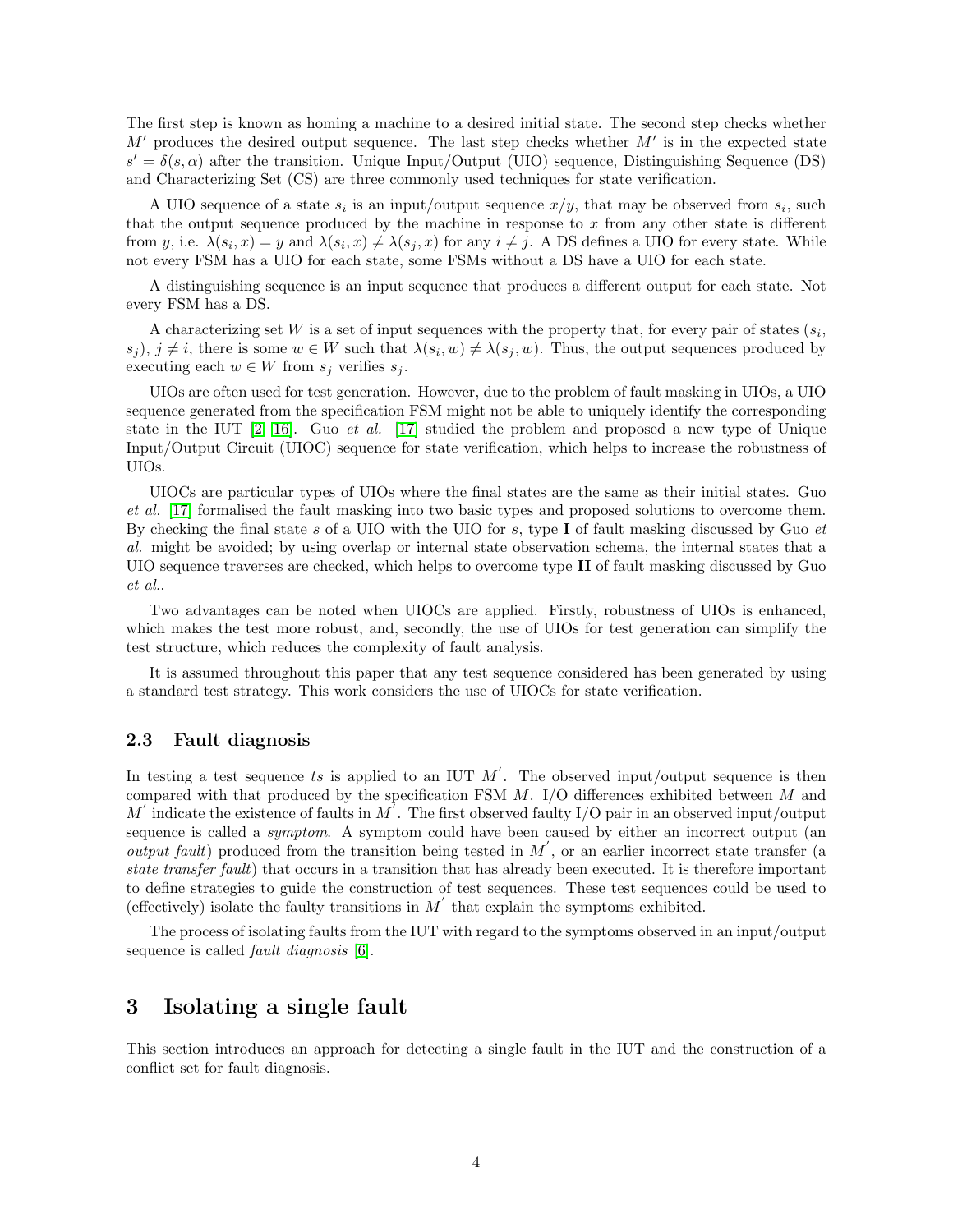### 3.1 Detecting a single fault

When testing an IUT, a set of tests  $TC = \{tc_1, tc_2, ..., tc_l\}$  needs to be developed. A test  $tc_i$  consists of a sequence of expected transitions  $\langle t_{i,1}, t_{i,2},..., t_{i,n_i}\rangle$ , starting at  $s_0$ , with input  $\langle x_{i,1}, x_{i,2},..., x_{i,n_i}\rangle$  and the expected output  $\langle y_{i,1}, y_{i,2}, ..., y_{i,n_i} \rangle$  where  $y_{i,n_i}$  is the expected output after input  $x_{i,n_i}$ . When executed,  $tc_i$  produces the observed output  $\langle z_{i,1}, z_{i,2},..., z_{i,n_i}\rangle$ . If differences between  $y_i = \langle y_{i,1}, y_{i,2},..., y_{i,n_i}\rangle$  and  $z_i = \langle z_{i,1}, z_{i,2}, ..., z_{i,n_i} \rangle$  appear, there must exist at least one faulty transition in the implementation. The first difference exhibited between  $y_i$  and  $z_i$  is called a *symptom*. Additional tests are necessary in order to isolate the faulty transitions that cause the observed symptom.

# 3.2 Generating conflict sets

A conflict set is a set of transitions, each of which could be used to explain a symptom exhibited. Here, the work focuses on identifying the faulty transition that is responsible for the first exhibited symptom. The transitions after the symptom are ignored.

Suppose, for a test  $tc_i$ , the sequence of expected transitions is  $\langle t_{i,1}, t_{i,2}, ..., t_{i,n_i} \rangle$  where  $n_i$  is the number of transitions. When executed with  $\langle x_{i,1}, x_{i,2}, ..., x_{i,n_i} \rangle$ , a symptom occurs at the input  $x_{i,l}$ , the conflict set of the maximum size is  $\{t_{i,1}, t_{i,2}, ..., t_{i,l}\}$  where  $1 \leq l \leq n_i$ .

# <span id="page-4-0"></span>4 Minimising the size of a conflict set

If the number of transitions in a conflict set is large, the effort required for isolating the fault could be high. It is therefore useful to reduce the size of a conflict set. Two abstract schema are applied in this paper, these being:

- 1. Transition removals using transfer sequences.
- 2. Transition removals using repeated states.

In the first schema, a short transfer sequence is used to remove a segment of inputs from the original test sequence. This may lead to a symptom being observed in a shorter test sequence; while, in the second schema, a segment of inputs is further removed from the original test sequence. These inputs execute a sequence of transitions where the initial state of the first transition is the final state of the last transition. By such an operation, a symptom might be observed in a shorter test sequence, which helps to reduce the cost of fault isolation. The two removal schema are discussed in the following subsections.

### 4.1 Estimating a fault location

Once a symptom is observed, the set of transitions executed up to the symptom constitutes a conflict set  $S_{conflict}$  with the maximum size. A subset of transitions  $S_r \subset S_{conflict}$  might be removed to reduce the size of  $S_{conflict}$  by applying some transfer sequences. Before explaining this in detail, some concepts are defined.

**Definition 1** A UIO sequence generated from the specification FSM is a strong UIO if it can identify the corresponding state in the IUT; otherwise, it is a weak UIO.

Due to the problem of fault masking in UIOs, a UIO sequence generated from the specification FSM might lose its property of uniqueness and fail to identify its corresponding state in the IUT [\[2,](#page-14-1) [16\]](#page-14-15).

Definition 2 When testing an IUT, if the UIOs used for the generation of a test sequence are all strong UIOs, the test is a strong test and the test sequence is a strong test sequence; otherwise, the test is a weak test and the test sequence is a weak test sequence.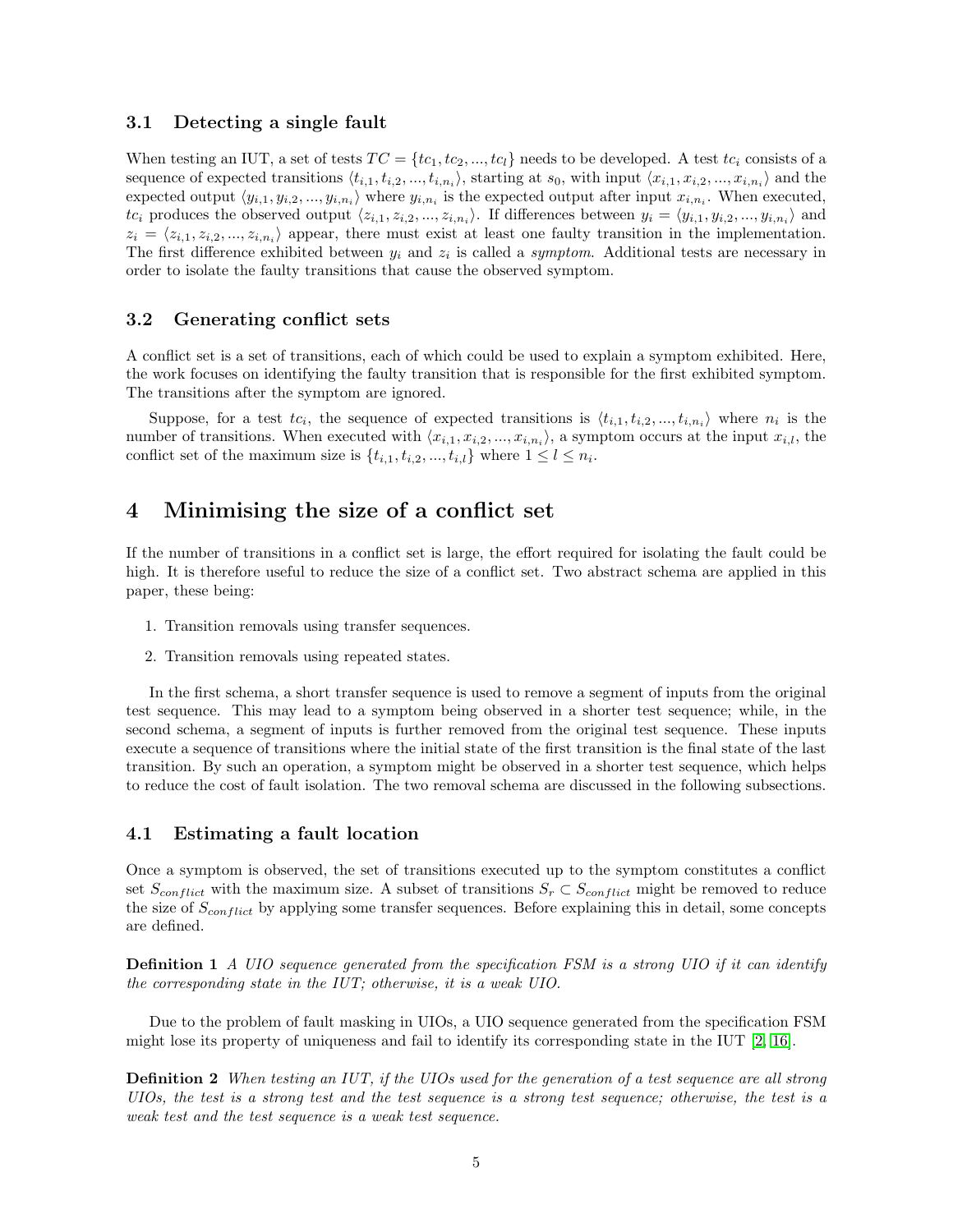**Definition 3** In a UIO-based test, if there are k weak UIOs in the test sequence, the test is called a k-degree weak test and the test sequence is a k-degree weak test sequence.

It can be seen that a strong test is a 0-degree weak test.

**Definition 4** Let [a,b] be the interval of transitions between the  $a^{th}$  and the  $b^{th}$  inputs from an input sequence  $\alpha$ . A transition tr is said to be within [a,b] of  $\alpha$  if the c<sup>th</sup> input executes tr when  $\alpha$  is applied to the FSM for some  $a \leq c \leq b$ .

In FSM-based testing, a complete test sequence should test all transitions in the FSM M. A transition is tested by checking its I/O behaviour plus the tail state verification. Once a transition test is finished, M arrives at a state s. If s is not the initial state s' of the transition selected for the following test, a transfer sequence is required to move the M to  $s'$ . This transfer sequence constitutes a linking sequence in the final test sequence.

**Definition 5** A linking sequence in a test sequence for an FSM M is a transfer sequence that moves M to the initial state of a transition under test after the previous transition test is finished.

<span id="page-5-1"></span>**Proposition 1** In a UIO-based test, if the test is a strong test and a symptom is observed at the  $a^{th}$ input, then the faulty transition that causes the occurrence of the symptom must be within  $[(a\text{-}L_{UIO(max)}\text{-}$  $L_{Link(max)}$ ), a] of the inputs where  $L_{UIO(max)}$  is the max length of UIOs and  $L_{Link(max)}$  the max length of linking sequences.

Proof: The standard strategy of a transition test in UIO-based test is formed by a transition I/O test and the tail state verification. Since the test is a strong test, no problem of fault masking exists in the test sequence. Suppose a faulty transition is executed at the  $b^{th}$  input and the fault is unveiled with an observable symptom at the  $a^{th}$  input. If the transition has an I/O error, the fault is detected by the  $b<sup>th</sup>$  input  $(a = b)$ ; otherwise, if the transition is one under test, the faulty final state is detected by the following state verification with maximum length  $L_{UIO(max)}$  ( $b \le a \le b + L_{UIO(max)}$ ), or, if the faulty transition is an element of a linking sequence, the following inputs move the machine to the initial state of the next transition under test with the max steps of  $L_{Link(max)}$ . After executing the transition with one input, the faulty final state can be detected by the forthcoming state verification with the max steps of  $L_{UIO(max)}$   $(b \le a \le b + L_{Link(max)} + 1 + L_{UIO(max)}$ . Therefore, if a symptom is observed by a strong test sequence at the  $a^{th}$  input, the faulty transition that caused the occurrence of the symptom must be within  $[(a - L_{UIO(max)} - L_{Link(max)}), a]$  of the inputs.  $\square$ 

**Definition 6** In a weak test, if a UIO sequence fails to identify the corresponding state in the IUT more than once, the problem is called fault masked UIO cycling.



<span id="page-5-0"></span>Figure 1: Fault Masked UIO Cycling

An example of fault masked UIO cycling is illustrated in Figure [1](#page-5-0) where a state transfer error occurs in  $t_1(s_i \rightarrow s_j)$  first, leading to an erroneous final state  $s_x$ . Due to fault masking, the UIO of  $s_j$  fails to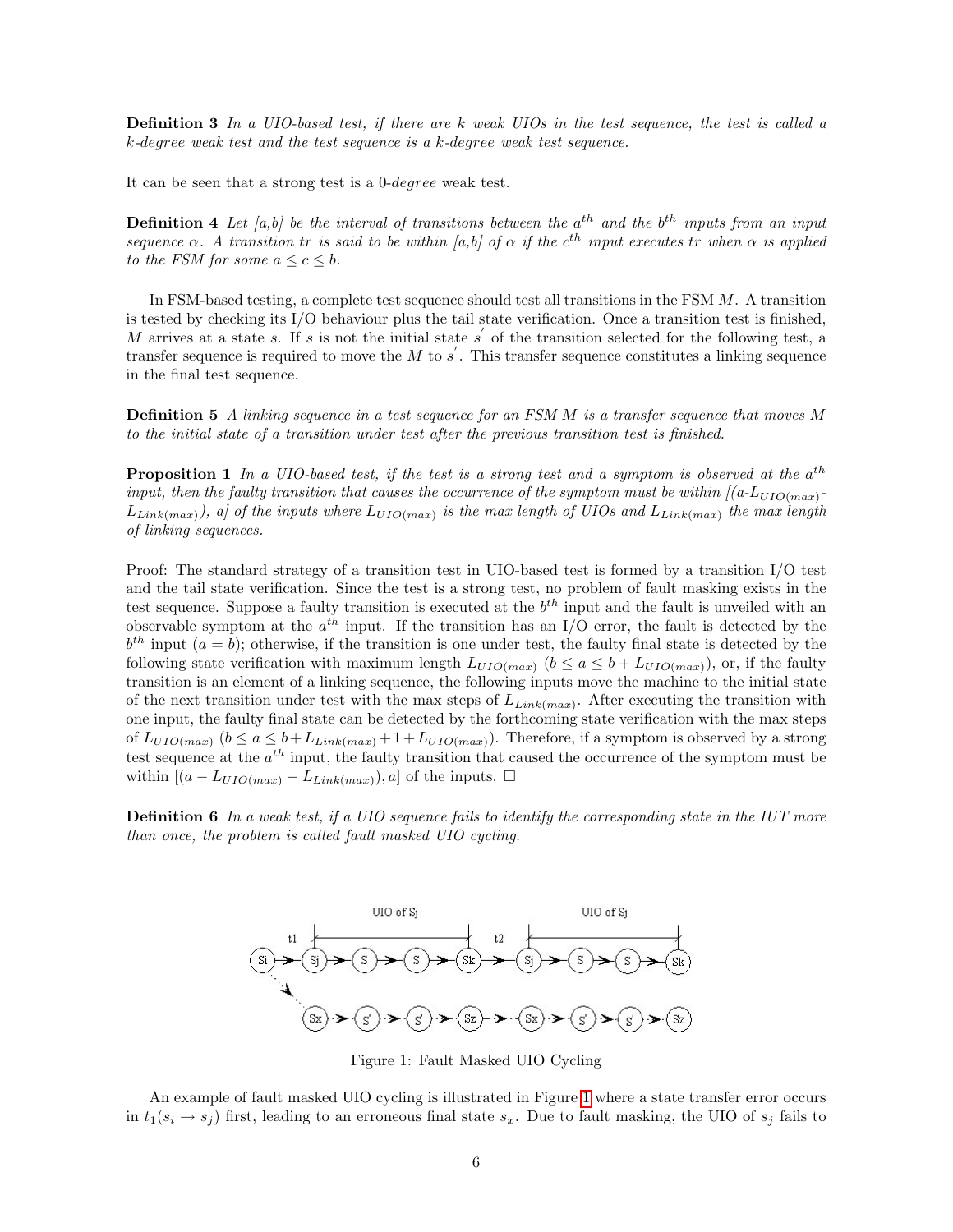find the error, moving the FSM to  $s_z$ . Suppose, according to the test order,  $t_2(s_k \rightarrow s_j)$  is tested after  $t_1$ . When responding to the input, the IUT produces the same output as defined in the specification and arrives at  $s_x$ . When applying the UIO of  $s_j$ , it again fails to find the fault. The UIO of  $s_j$  appears in the test twice, in both cases, failing to exhibit an incorrect final state in the observed input/output sequence.

<span id="page-6-0"></span>Proposition 2 In a k-degree weak test, if the problem of fault masked UIO cycling does not exist and a symptom is observed at the  $a^{th}$  input, then the faulty transition that causes the occurrence of the symptom must be within  $[(a+1-(k+1)*(L_{UIO(max)}+L_{Link(max)}+1)),$  a] of the inputs where  $L_{UIO(max)}$  is the max length of UIOs and  $L_{Link(max)}$  the max length of linking sequences.

Proof: In a similar way to Proposition [1,](#page-5-1) a proof can be obtained by considering the test structure. Since no problem of fault masked UIO cycling exists in the test, if there are  $k$  weak UIOs in the test, the faulty final state of a faulty transition can be detected with the maximum steps of  $(k+1)*(L_{UIO(max)}+$  $L_{Linking(max)} + 1$ .

Testing can be simplified if UIOC sequences are applied for state verification. When UIOCs are used, no linking sequence is required, namely,  $L_{Link(max)}=0$ .

#### 4.2 Reducing the size of a conflict set using transfer sequences

#### A: Making a hypothesis

Once a conflict set  $S_{conflict}$  is defined, it can be refined. A subset of transitions  $S_r$  in  $S_{conflict}$  can be removed according to Propositions [1](#page-5-1) and [2.](#page-6-0) Figure [2](#page-6-1) demonstrates a paradigm. Let  $L_{UIO(max)} = 2$ . Suppose a symptom is observed at the  $i^{th}$  input where it executes the transition  $t_7$  ( $s_f \rightarrow s_g$ ). The conflict set with the max size is then  $S_{conflict} = \{t_1, t_2, t_3, t_4, t_5, t_6, t_7\}$ . If the test is a strong test, the faulty transition must be within [(i-2), i] of the inputs, namely, it must be in the subset of transitions  $S_f = \{t_5, t_6, t_7\}$  where  $S_{conflict} = S_f \cup S_r$  and  $S_r = \{t_1, t_2, t_3, t_4\}.$ 



<span id="page-6-1"></span>Figure 2: Reducing the size of a conflict set by applying a transfer sequence

#### B: Verifying the hypothesis

To verify the hypothesis, a new test sequence is constructed by concatenating a shortest transfer sequence with the inputs that execute  $t_5$ ,  $t_6$  and  $t_7$  from the original test. The transfer sequence moves the FSM from  $s_0$  to  $s_d$ , removing  $S_r$  from  $S_{conflict}$ . In order to increase the confidence that the IUT arrives at an expected final state, the final state is verified by its UIOC sequence.

When the new test sequence is applied to the system, two observations need to be made: 1. have any failures been observed from applying the transfer sequence in the new test sequence? 2. if no failure is exhibited by the transfer sequence, the input/output pairs observed afterwards in the new test sequence need to be compared to those observed after  $s_d$  in the original test to check if there exist any differences. If a failure is observed by applying the transfer sequence, transitions executed by the transfer sequence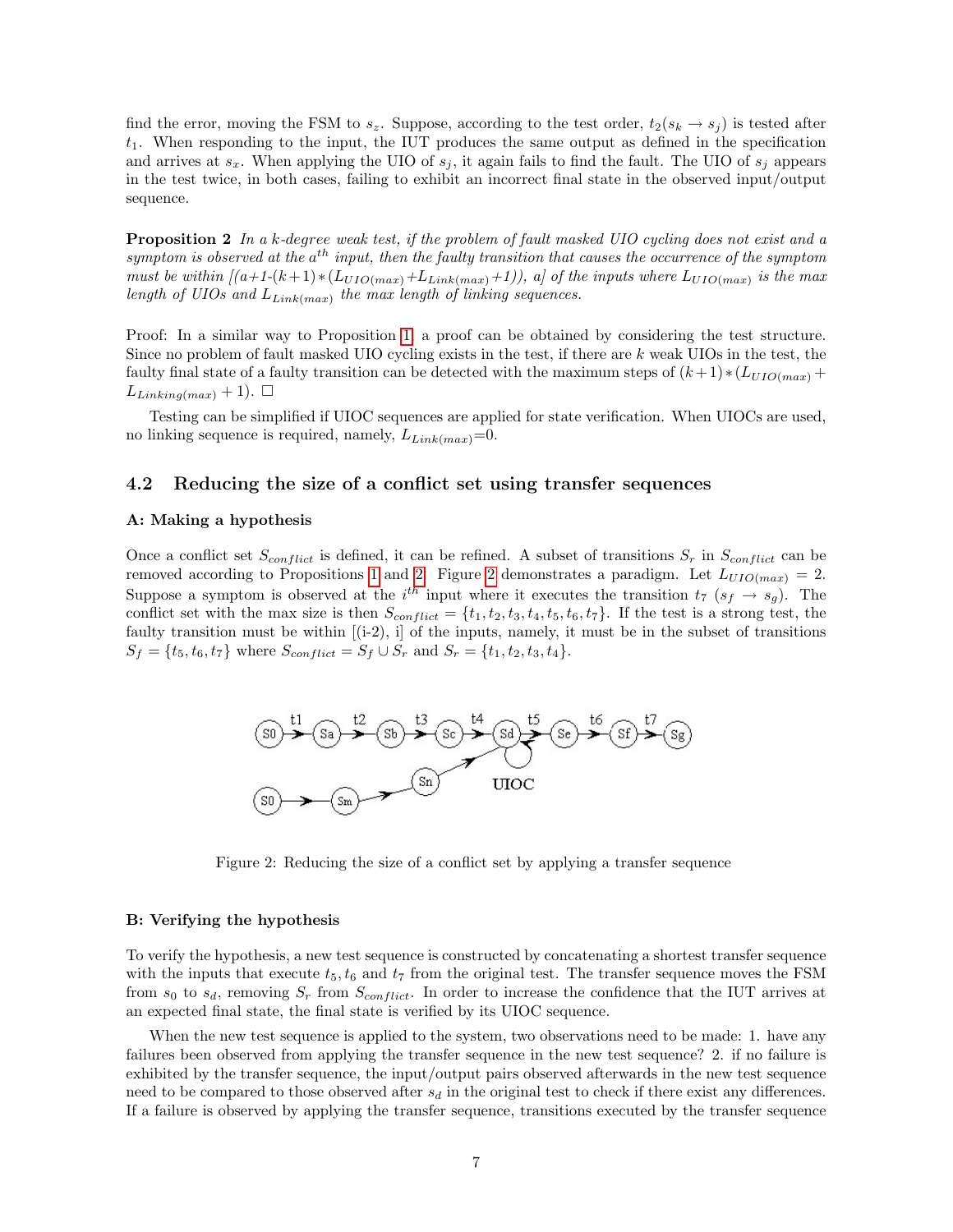constitute a new conflict set  $S'_{conflict}$  and additional tests need to be developed to isolate the fault. Since the transfer sequence traverses the shortest path from  $s_0$  to  $s_d$ ,  $|S'_{conflict}| \leq |S_{conflict}|$ .

Let  $tr'_f$  be the faulty transition that is identified in  $S'_{conflict}$ . If  $tr'_f \in S_{conflict}$ ,  $tr'_f$  is defined as the principal faulty transition that causes the occurrence of the observed symptom in the original test. The process of isolating the faulty transition for the observed symptom is then complete. More faults might exist in  $S_{conflict}$ , these faults can be isolated by constructing some new test sequences where  $tr'_f$  is not executed or is executed as late as possible; otherwise, if  $tr'_f \notin S_{conflict}$ , one more fault is detected.  $tr'_f$ needs to be further processed as described in Section [5.2.](#page-8-1) Meanwhile, a new transfer sequence needs to be constructed until no failure is exhibited by this sequence.

Suppose, after applying the transfer sequence, no I/O change is found when the sequence of transitions in  $S_f$  is executed, it provides evidence that both the transfer sequence and the input sequence that executes  $S_r$  in the original test make the FSM arrive at the same state  $s_{com}$ . Since the final state of the transfer sequence is verified by its UIOC sequence, evidence that  $s_{com} = s_d$  is provided as well. This further suggests that  $S_f$  contains the faulty transition that causes the symptom. Additional tests need to be developed to identify the faulty transition.

Having tested all transitions in  $S_{conflict}$ , if no faulty transition is defined, it implies that at least one UIO fails to identify the corresponding state. The test is a weak test. Proposition 2 can be applied to estimate the input interval that the faulty transition might fall in. The process starts by considering  $[(i+1-(k+1)*(L_{UIO(max)}+L_{Link(max)}+1)),i]|_{k=1}$  first. By removing a set of transitions, if the faulty transition is still not isolated, k is increased by 1. The process is repeated until the faulty transition is isolated.

The above considers the situation where no problem of fault masked UIO cycling exists in a test sequence. The existence of such a problem in a test makes the estimation of fault location harder. Fault maskings can be caused either by two different faulty UIOs or a cycled faulty UIO as shown in Figure [1.](#page-5-0) To simplify the estimation, here, a cycled faulty UIO is treated as two or more independent faulty UIOs depending on the number of times this UIO reoccurs. For example, in Figure [1,](#page-5-0) two faulty UIOs are counted for the computation (UIO of  $s_j$  appears twice). By such an operation, a k-degree weak test becomes a  $(k + c)$ -degree weak test where c is the sum of times that the cycled faulty UIOs reoccur.

### 4.3 Reducing the size of a conflict set using repeated states

In a conflict set  $S_{conflict}$ , a state that is the initial state of a transition  $tr_a \in S_{conflict}$  may also be the final state of another transition  $tr_b \in S_{conflict}$  where  $tr_b$  is executed after  $tr_a$ . This leads to the repetition of a state when the sequence of transitions in  $S_{conflict}$  is executed successively. Transitions between repeated states can be removed to check whether they are responsible for the symptom. Figure [3](#page-7-0) illustrates the removal schema.



<span id="page-7-0"></span>Figure 3: Reducing the size of a conflict set by considering the repeated states

In the figure,  $S_{conflict} = \{t_1, t_2, t_3, t_4, t_5, t_6, t_7\}$ . It can be noted that  $s_2$  appears twice. A subset of transitions between the repeated state is defined as  $S_{cycle} = \{t_3, t_4, t_5\}$ .  $S_{conflict}$  is then split into two subsets  $S_{cycle}$  and  $S_{remain} = \{t_1, t_2, t_6, t_7\}$  so that  $S_{conflict}=S_{cycle} \cup S_{remain}$ . Based on the original test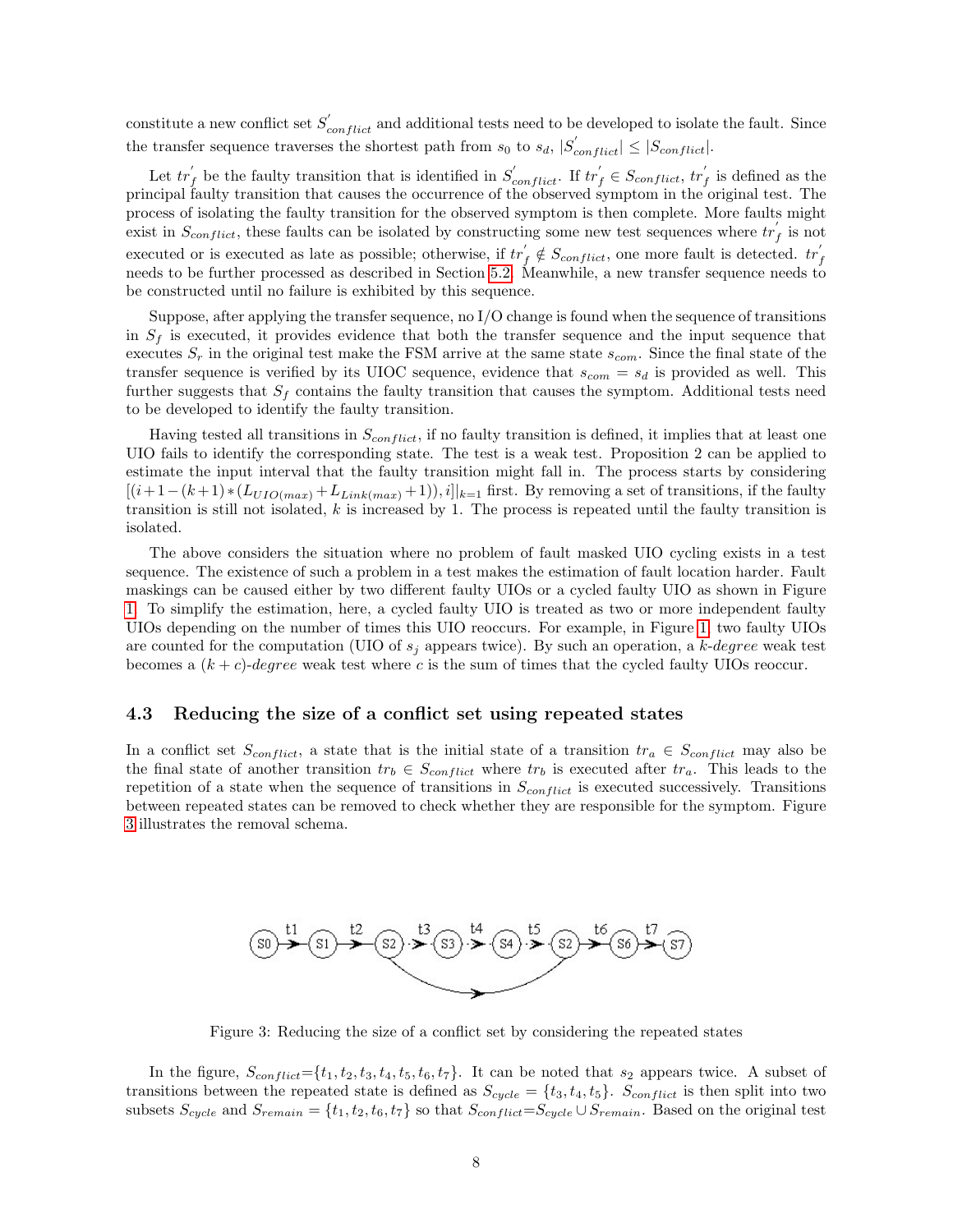sequence, a new test sequence is constructed removing the inputs that execute  $S_{cycle}$ .

Applying the new test sequence to the system, if, when compared to the original test, the rest of the I/O behaviour remains unchanged, the symptom is then observed in a shorter sequence. The conflict set is consequently reduced to  $S_{remain}$ . Additional tests can then be devised to verify the hypothesis.

If, compared to the corresponding I/O segment in the original test sequence, the new test sequence behaves differently, no conclusion can be drawn and, in this situation, the removal schema of using repeated states does not reduce the size of  $S_{conflict}$ .

# <span id="page-8-0"></span>5 Identifying the faulty transition

Having reduced the size of a conflict set, further tests need to be devised to identify the fault. Here, the process intends not only to locate the faulty transition, but also to determine its faulty final state.

#### 5.1 Isolating the faulty transition

After a conflict set  $S_{conflict}$  has been minimised, in order to locate the faulty transition, transitions in  $S_{conflict}$  need to be tested individually. Each transition  $tr_i \in S_{conflict}$  is tested by moving the FSM to the head state of  $tr_i$ , executing  $tr_i$  and then verifying  $tr_i$ 's tail state. In order to increase the reliability, this process should avoid using other untested candidates in  $S_{conflict}$ .

If, when testing a transition  $tr_i \in S_{conflict}$ , the use of another untested candidate  $tr_j \in S_{conflict}$  is inevitable, one might verify  $tr_j$ 's tail state as well when it is executed and then apply a transfer sequence to move the IUT back to the tail state of  $tr_i$ . If there exists a UIOC sequence for the tail state of  $tr_i$ , the UIOC sequence can be applied. Through such an operation, two transitions are tested simultaneously.

The test process described above assumes that UIOs or UIOCs used for state verification are strong UIOs. This, however, might not be true. In order to increase test confidence, one might use a set of test sequences to test a transition  $tr_i \in S_{conflict}$ , each of which uses a different UIO sequence to verify the final state of  $tr_i$ . This, however, requires more test efforts.

### <span id="page-8-1"></span>5.2 Identifying the faulty final state

Once a faulty transition has been located, the faulty final state needs to be identified. This helps to reduce the fault correction effort. A set of estimated erroneous final states  $S_{EndState}$  is then constructed.

Let n be the number of states in the FSM. Suppose transition  $tr_f : s_i \to s_j$  is identified as being faulty. It can be noted that, in terms of the alternative final states for  $tr_f$ , there are  $n-1$  possible mutants. Therefore,  $S_{EndState}$  with the max size is  $S_{EndState} = \{s_1, ..., s_{j-1}, s_{j+1}, ..., s_n\}$  and  $|S_{EndState}| = n-1$ .

The size of  $S_{EndState}$  might be reduced by comparing the I/O behaviour exhibited after the faulty transition in the IUT to that defined in the specification.

**Definition 7** Let  $M_S = (I, O, S, \delta, \lambda, s_0)$  be a specification FSM and  $M_I = (I, O, S, \delta', \lambda', s_0)$  be an implementation FSM of  $M_S$ . Let  $x_v \in I$  be an input that executes a transition tr from  $s_a$  to  $s_b$  in  $M_I$ and  $z_v$  be the observed output,  $z_v = \lambda'(s_a, x_v)$ .  $S_{VDIS} \subseteq S$  is called the valid defined initial state (VDIS) set of  $x_v/z_v$  if  $z_v \in O$ ,  $\forall s_v \in S_{VDIS}$ ,  $\lambda(s_v, x_v) = z_v$  and  $\forall s_v \notin S_{VDIS}$ ,  $\lambda(s_v, x_v) \neq z_v$ .

Let  $x_v$  be the input that executes the transition following the isolated faulty transition  $tr_f$  in the IUT and  $z_v$  be the observed output. The set  $S_{VDIS}$  of  $x_v/z_v$  is constructed by applying  $x_v$  to each state in the specification FSM and comparing the corresponding output with  $z_v$ . Let  $y_{v(i)}$  be the response from the specification FSM when the machine is in  $s_i \in S$  and receives  $x_v$ . By comparing  $y_{v(i)}$  to  $z_v$ , S can be divided into two subsets  $S_{VDIS}$  and  $\overline{S}_{VDIS}$  where  $\forall s_j \in S_{VDIS}$ ,  $\lambda(s_j, x_v) = y_{v_{(j)}} = z_v$  and  $\forall s_k \in \overline{S}_{VDIS}, \ \lambda(s_k, x_v) = y_{v_{(k)}} \neq z_v$ . If  $\overline{S}_{VDIS} \neq \emptyset$ , it indicates there exists a non-empty set of states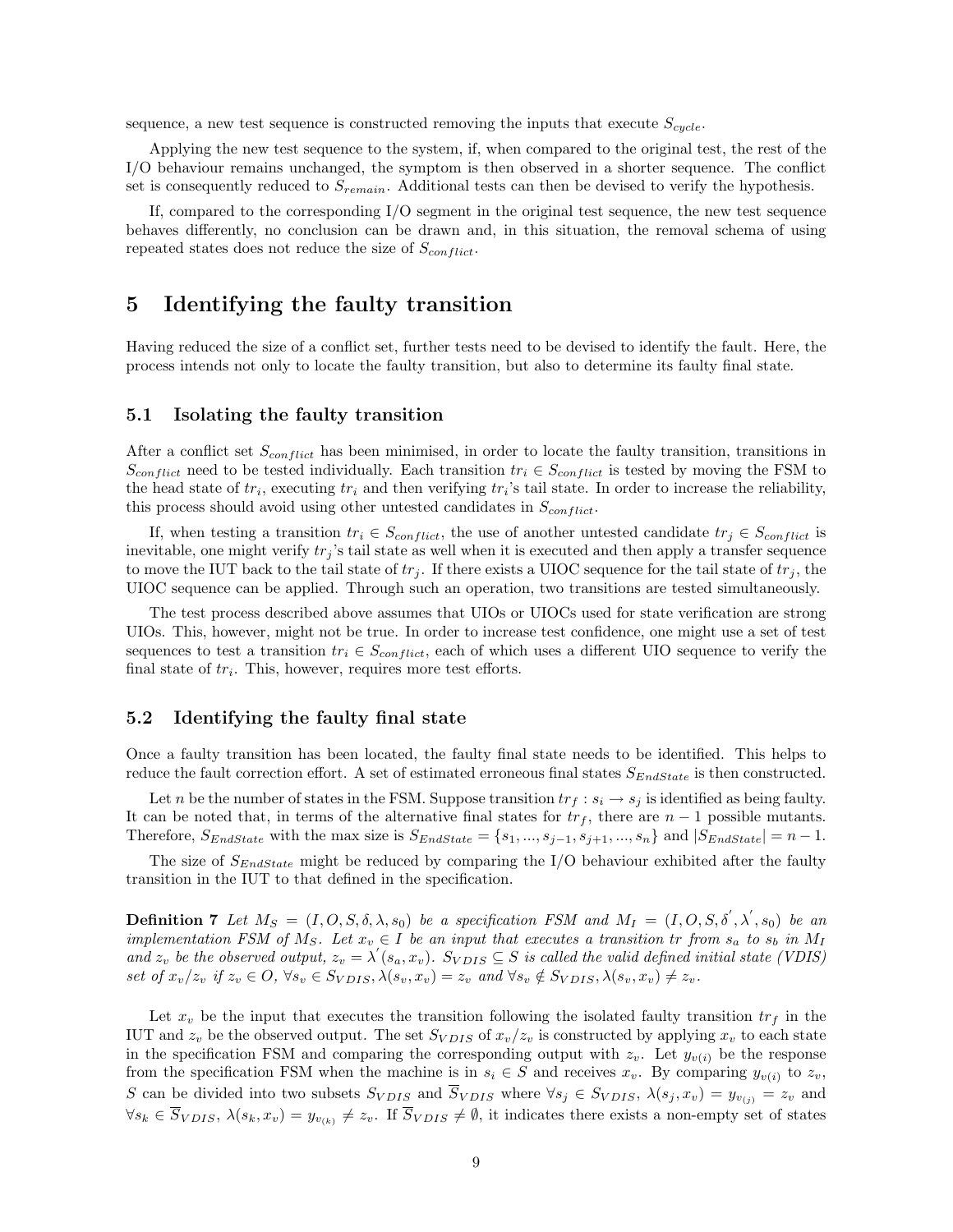$\overline{S}_{VDIS}$  such that  $\forall s_k \in \overline{S}_{VDIS}, \lambda(s_k, x_v) \neq z_v$ , which suggests that the erroneous final state of  $tr_f$  is less likely to be in  $\overline{S}_{VDIS}$ .  $S_{EndState}$  is then reduced to  $S_{VDIS}$ .

The size of the estimated faulty final state set might be further reduced by using a set of faulty final state identification test sequences.

**Definition 8** Let  $I = \{a_1, ..., a_k\}$  be the input set of a specification FSM  $M_S$  and  $M_I$  be an IUT of  $M_S$ . Let an isolated faulty transition  $tr_f$  of  $M_I$  be executed by a test sequence  $tv = x_1, ..., x_v$  at the  $v^{th}$  input  $x_v$ .  $TS = \{ts_1, ..., ts_k\}$  is called the set of faulty final state identification test sequences (FFSITSs) of  $tr_f$  where  ${}^1ts_l = tv \cdot a_l, a_l \in I$  ${}^1ts_l = tv \cdot a_l, a_l \in I$  ${}^1ts_l = tv \cdot a_l, a_l \in I$ .

For each  $ts_j \in TS$ , a set  $S_{VDIS}$  can be constructed when  $a_j$  is applied to the IUT, denoted by  $S_{VDIS}^j$ . The final estimated faulty final state set  $S_{EndState}$  can then be reduced to  $S_{EndState} = S_{VDIS}^1 \cap S_{VDIS}^k$ .

The complexity of faulty final state identification is determined by the number of states in  $S_{EndState}$ . This is discussed in Section [7.2.](#page-13-1) If the size of  $S_{EndState}$  is reduced, the effort involved in identifying the faulty final state is thus reduced.

Once the size of  $S_{EndState}$  is reduced, each state  $s_i \in S_{EndState}$  needs to be tested to identify the faulty final state. State  $s_i$  is checked by moving the IUT from  $s_0$  to  $s_i$  with a transfer sequence  $Seq_{(transfer)}$ , and then applying  $UIO_{s_i}$  for  $s_i$ . In order to increase test confidence, a set of test sequences,  $TV =$  $\{tv_1, tv_2, ..., tv_r\}$ , can be applied where  $tv_i \in TV$  is constructed by concatenating  $Seq_{(transfer)}$  with a different UIO sequence for  $s_i$ .

# <span id="page-9-0"></span>6 A case study

A case study is designed to evaluate the effectiveness of the proposed method. A reduced, completely specified and strongly connected specification FSM  $M$  is defined in Table [1](#page-9-2) where the machine has five states. The input set is  $I = \{a, b, c, d\}$  and output set  $O = \{x, y\}$ . In order to simplify the analysis, a set of UIOCs (shown in Table [2\)](#page-10-0) is used for state verification. For each state, the first UIOC sequence is used for the generation of the test sequence. The rest of the UIOCs are used to verify hypotheses when diagnosing faults. The <sup>[2](#page-9-3)</sup>maximum length of UIOCs,  $L_{UIO(max)}$ , is 4. In the implementation M', two faults are injected. They are listed in Table [3.](#page-10-1)

| Number   | Transition                                                | Number   | Transition                                     |
|----------|-----------------------------------------------------------|----------|------------------------------------------------|
| $t_{1}$  | a/x<br>$\rightarrow$ $s_1$<br>$\sqrt{s_0}$                | $t_{11}$ | c/x<br>$s_2$<br>$\rightarrow$ $s_3$            |
| $t_{2}$  | d/y<br>$\rightarrow$ $s_2$<br>$\sqrt{s_0}$                | $t_{12}$ | b/y<br>$\sqrt{s_4}$<br>$s_2$                   |
| $t_3$    | $\xrightarrow{c/x} s_3$<br>$\sqrt{s_0}$                   | $t_{13}$ | $\frac{a/x}{}$<br>$\rightarrow$ $s_0$<br>$s_3$ |
| $t_4$    | $\xrightarrow{b/y} s_4$<br>$\mathfrak{s}_0$               | $t_{14}$ | $\xrightarrow{b/y} s_1$<br>$\sqrt{s_3}$        |
| $t_{5}$  | $\frac{d/y}{dx}$ s <sub>0</sub><br>s <sub>1</sub>         | $t_{15}$ | $\xrightarrow{c/x} s_2$<br>$s_3$               |
| $t_6$    | $\stackrel{a/y}{\longrightarrow} s_2$<br>$\sqrt{s_{1}}$   | $t_{16}$ | $\xrightarrow{d/y} s_4$<br>$\sqrt{s_3}$        |
| $t_{7}$  | $\frac{c/x}{\longrightarrow} s_3$<br>$\sqrt{s_{1}}$       | $t_{17}$ | $\frac{b/x}{a}$ $s_0$<br>$s_4$                 |
| $t_8$    | $\frac{b/x}{\longrightarrow}$ $s_4$<br>$s_1$              | $t_{18}$ | $d/y$<br>$\rightarrow$ $s_1$<br>$\sqrt{s_4}$   |
| $t_{9}$  | $\xrightarrow{d/x} s_0$<br>$\mathfrak{s}_2$               | $t_{19}$ | c/x<br>$\sqrt{s_4}$<br>$+ s_2$                 |
| $t_{10}$ | $\stackrel{a/y}{\longrightarrow} s_1$<br>$\mathfrak{s}_2$ | $t_{20}$ | $\xrightarrow{a/y} s_3$<br>$\sqrt{s_4}$        |

<span id="page-9-2"></span>Table 1: Specification finite state machine used for experiments

<span id="page-9-1"></span><sup>1</sup>Notation "·" implies the concatenation of two sequences

<span id="page-9-3"></span><sup>&</sup>lt;sup>2</sup>Here,  $L_{UIO(max)}$  refers to the maximum length of UIOCs that are used for the test generation.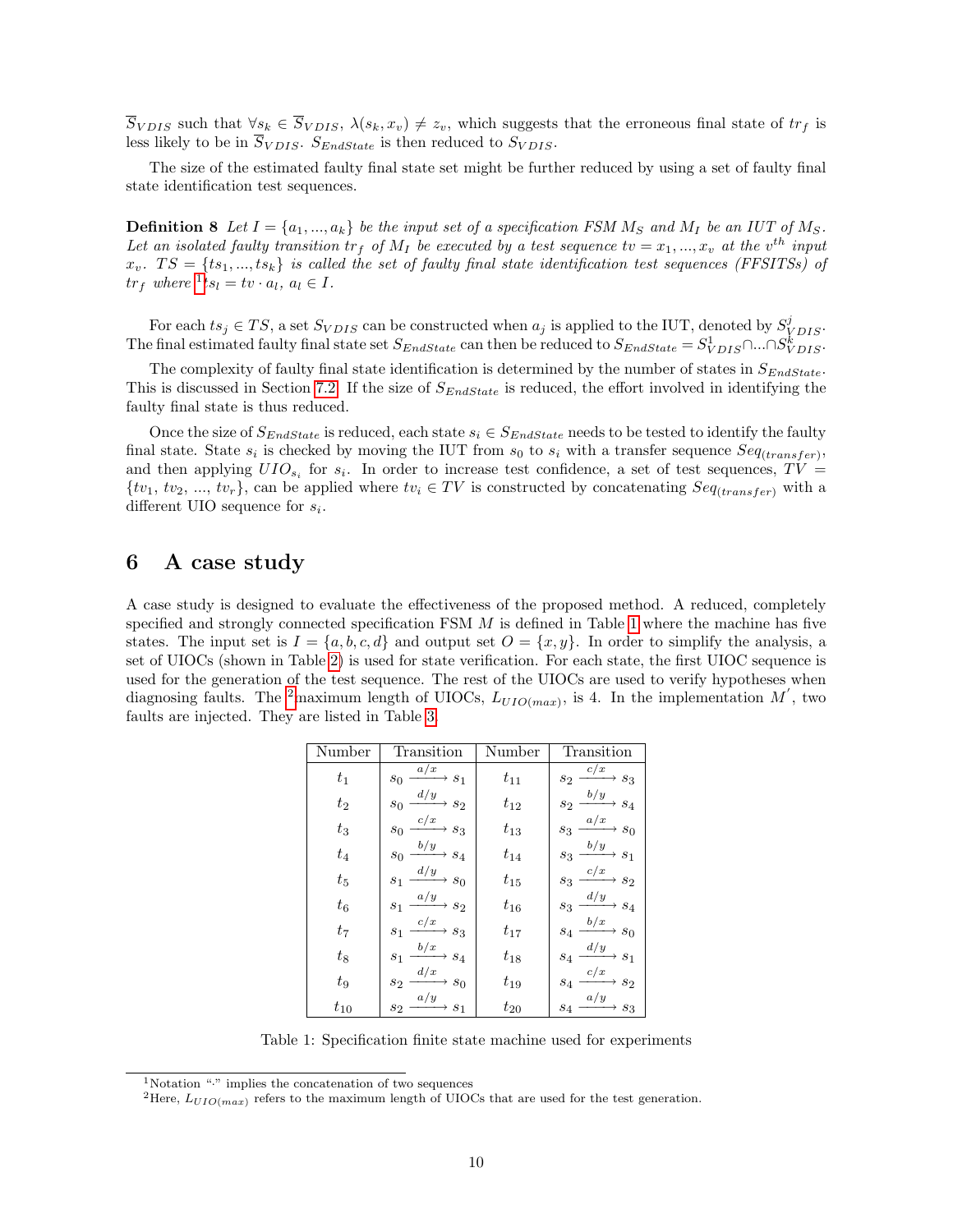| State | UIOC sequence |  |
|-------|---------------|--|
| $s_0$ | dd/yx         |  |
|       | daad/yyyx     |  |
| $s_1$ | bca/xxy       |  |
|       | baca/xyxy     |  |
| $s_2$ | daa/xxy       |  |
|       | dadd/xxyy     |  |
| $s_3$ | bba/ yxy      |  |
|       | dada/yyyy     |  |
| $s_4$ | bdab/xyyx     |  |
|       | aaab/yxxx     |  |

Based upon the rural Chinese postman algorithm and UIOCs for state verification, a test sequence ts is generated from M; ts is then applied to  $\overline{M}'$  for fault detection.

<span id="page-10-0"></span>Table 2: Unique input/output circuit sequences for each state of the finite state machine shown in Table [1.](#page-9-2)

| Number    | Transition            | $\operatorname{Mutant}$ |
|-----------|-----------------------|-------------------------|
| $\iota_3$ | c/x<br>$S_3$<br>$s_0$ | c/x<br>$s_0$<br>$s_0$   |
| $t_{17}$  | b/x<br>$s_0$          | b/x<br>$S_{\Delta}$     |

<span id="page-10-1"></span>Table 3: Injected faults



<span id="page-10-2"></span>Figure 4: Fault detection and identification in  $M'$ 

After ts is applied to M', a symptom is observed at the 17<sup>th</sup> input where, according to M, t<sub>8</sub>:  $s_1 \xrightarrow{b/x} s_4$  should have been executed (shown in Figure [4\)](#page-10-2). The sequence of transitions,  $\langle t_1, t_8, t_{19}, t_{10}, t_6, t_{10} \rangle$  $t_9, t_1, t_6, t_{11}, t_{14}, t_8, t_{20}, t_{16}, t_{17}, t_2, t_{10}, t_8$ , executed by the first 17 inputs constitutes the conflict set of the maximum size, this being  $S_{conflict} = \{t_1, t_8, t_{19}, t_{10}, t_6, t_9, t_{11}, t_{14}, t_{20}, t_{16}, t_{17}, t_2\}.$ 

The size of  $S_{conflict}$  is then reduced by applying the proposed heuristics. At first it is assumed that ts is a strong test sequence. The removal schema is then determined by Proposition [1.](#page-5-1) As  $L_{Link(max)} = 0$ and  $L_{UIO(max)} = 4$ , according to Proposition [1,](#page-5-1) the faulty transition that causes this symptom must be within the set of transitions that are executed by those inputs between the  $13^{th}$  and the  $17^{th}$ . This hypothesis reduces  $S_{conflict}$  to  $\{t_{16}, t_{17}, t_2, t_{10}, t_8\}.$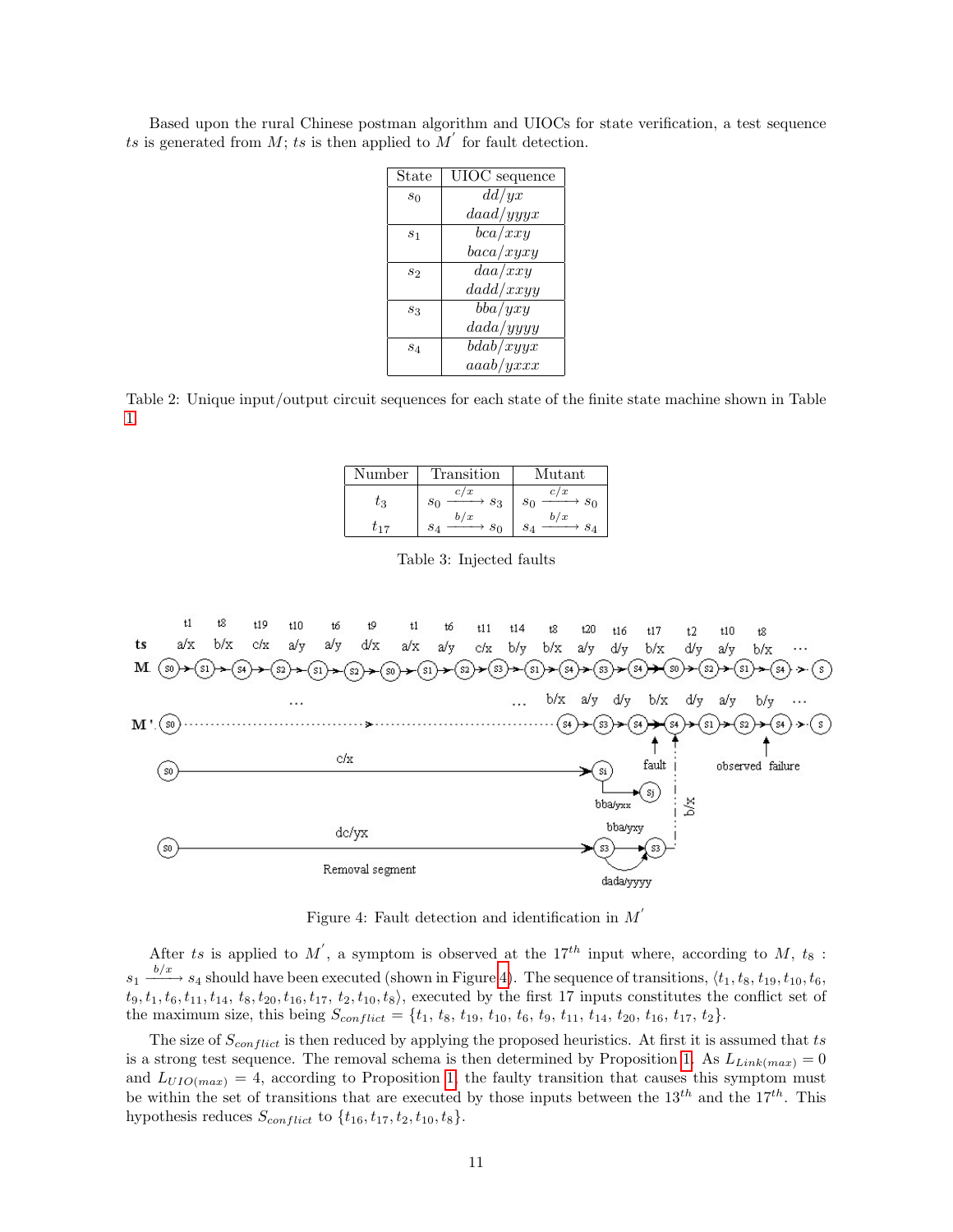| Transition | Test Set                                                                                          |
|------------|---------------------------------------------------------------------------------------------------|
| $t_{16}$   | $vt_{t_{16}} = \{(ac/xx) \cdot (d/y) \cdot (bdab/xyyx), (ac/xx) \cdot (d/y) \cdot (aaab/yxxx)\}\$ |
| $t_{17}$   | $vt_{t_{17}} = \{(b/y) \cdot (b/x) \cdot (dd/yx), (b/y) \cdot (b/x) \cdot (daad/yyyx)\}\$         |
| $t_2$      | $vt_{t_2} = \{(a/x) \cdot (c/x) \cdot (daa/xxy), (a/x) \cdot (c/x) \cdot (dadd/xxyy)\}\$          |
| $t_{10}$   | $vt_{t_{10}} = \{(d/y) \cdot (a/x) \cdot (bca/xxy), (d/y) \cdot (a/x) \cdot (baca/xyxy)\}$        |
| $t_8$      | $vt_{ts} = \{(a/x) \cdot (b/x) \cdot (bdab/xyyx), (a/x) \cdot (b/x) \cdot (aaab/yxxx)\}\$         |

<span id="page-11-0"></span>Table 4: Tests devised to check  $VT$ .

To verify the hypothesis, a shortest transfer sequence,  $c/x$ , is applied to move  $M^{'}$  from  $s_0$  to  $s_3$ , removing the inputs in the original test sequence that successively execute  $\langle t_1, t_8, t_{19}, t_0, t_6, t_9, t_1, t_6, t_{11}, t_{14}, t_{15}, t_{16}, t_{17}, t_{18}, t_{19}, t_{10}, t_{10}, t_{10}, t_{10}, t_{11}, t_{10}, t_{11}, t_{12}, t_{13}, t_{14}, t_{15}, t_{16}, t_{17}, t_{18}, t_{19}, t_{10$  $t_8, t_{20}$ . The final state of the transfer sequence  $s_3$  is afterwards verified by its UIOC sequence. In order to increase test confidence, two UIOC sequences  $dada/yyyy$  and  $bba/yxy$  for  $s_3$  are applied. After applying cbba and cdada to M', xyxy and xyyyx (xyyyx  $\neq$  xyyyy) are received respectively. These results imply that (1)  $t_3$  is faulty. It is detected by  $dada/yyyy$  but masked by  $bba/yy$ ; or, (2)  $t_3$  is correctly implemented but  $dada/yyyy$  traverses a faulty transition, leading to a failure being observed.

To further check the hypothesis, two additional tests  $tv_1 = (c/x) \cdot (aaba/xxxy)$  and  $tv_2 = (c/x) \cdot (a^2 - b^2)$ (abdba/xyyxy) are devised where  $aaba/xxxy$  and  $ababa/xyyxy$  are two different UIOC sequences for  $s_3$ . After applying caaba and cabdba to M', xxyyy and xxxyxy are received, xxyyy  $\neq$  xxxxy and  $xxxyxy \neq xxyyxy$ , which suggests  $t_3$  is faulty and  $bba/yxy$  is a weak UIO for  $s_3$ .

The erroneous final state of  $t_3$  is further identified as described in Section [5.](#page-8-0) A set of estimated faulty final states for  $t_3$  is constructed by applying a set of faulty final state identification test sequences to  $M'$ , each test sequence in the set being used to construct the corresponding  $S_{VDIS}$ .

Let  $S_{VDIS}^{g/h}$  be the  $S_{VDIS}$  of  $g/h$  where  $g/h$  indicates that, when applying g to  $M^{'}$ , h is observed. After all elements in the input set have been applied, a set of  $S_{VDIS}$  can then be obtained. The elements in the set are  $S_{VDIS}^{a/x} = \{s_0, s_3\}, S_{VDIS}^{b/y} = \{s_0, s_2, s_3\}, S_{VDIS}^{c/x} = \{s_0, s_1, s_2, s_3, s_4\}$  and  $S_{VDIS}^{d/y} = \{s_0, s_1, s_3, s_4\}.$ The final estimated faulty final state set is  $S_{EndState} = S_{VDIS}^{a/x} \cap S_{VDIS}^{b/y} \cap S_{VDIS}^{c/x} \cap S_{VDIS}^{d/y} = \{s_0, s_3\}.$ Additional tests can now be added to verify the hypothesis.

In order to increase test confidence, two test sets  $tv_{s_0} = \{(c/x) \cdot (dd/yx), (c/x) \cdot (daad/yyyx)\}\$ and  $tv_{s_3} = \{(c/x) \cdot (aaba/xxxy), (c/x) \cdot (dada/yyyy)\}\$ are devised where  $s_0$  and  $s_3$  are tested respectively. In both tests, two different UIOC sequences are used to verify the corresponding final state. The test results suggest that the erroneous final state of  $t_3$  is  $s_0$ .

Since  $t_3 \notin S_{conflict}$ , a new transfer sequence needs to be constructed to isolate the fault that causes the failure observed in the original test. Still, the  $S_{conflict}$  is assumed to be  $\{t_{16}, t_{17}, t_7, t_{10}, t_8\}$ . Transfer sequence  $dc/yx$  is applied, moving M' from  $s_0$  to  $s_3$ . In order to increase test confidence, two UIOC sequences,  $aaba/xxxy$  and  $dada/yyyy$ , are used to verify  $s_3$ .

After dcaaba and dcdada are applied to M', yxxxxy and yxyyyy are received respectively. This provides evidence that the current state is  $s_3$ . One continues applying those inputs in the original test sequence after the  $17^{th}$  input. By comparing the behaviour to the original test, it is found that the outputs remain unchanged. This increases confidence that the conflict set  $S_{conflict} = \{t_{16}, t_{17}, t_7, t_{10}, t_8\}$ contains the faulty transition that cause the observed symptom. Additional tests are required to check each transition in  $S_{conflict}$ .

When constructing a test sequence, the traversing of  $t_3$  needs to be avoided since it has been found to be faulty.

A set of tests,  $VT = \{vt_{t_{16}}, vt_{t_{17}}, vt_{t_2}, vt_{t_{10}}, vt_{t_8}\}$  is devised where  $vt_{t_{16}}, vt_{t_{17}}, vt_{t_2}, vt_{t_{10}}$  and  $vt_{t_8}$  check  $t_{16}$ ,  $t_{17}$ ,  $t_2$ ,  $t_{10}$  and  $t_8$  respectively. In order to increase test confidence, each test in VT is comprised of two test sequences where two different UIOCs are used to verify the corresponding tail state. These tests are as given in Table [4.](#page-11-0)

When applying  $vt_{t_2}$  and  $vt_{t_{10}}$  to M' no failure is observed, which suggests  $t_2$  and  $t_{10}$  are correctly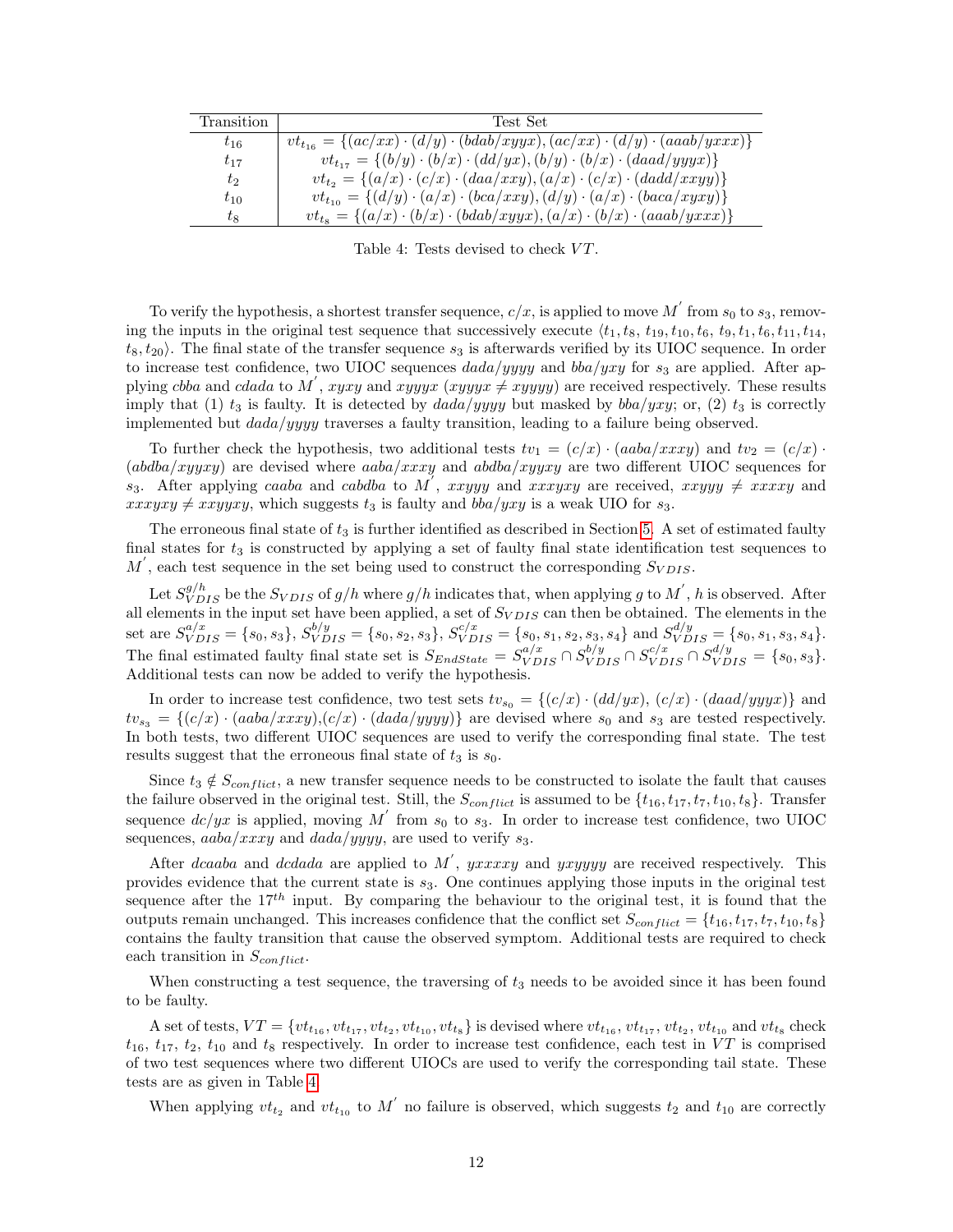implemented. When applying  $vt_{t_{17}}$  to  $M'$  both test sequences exhibit a failure which suggests  $t_{17}$  is faulty.

When applying  $vt_{t_{16}}$  and  $vt_{t_8}$  to  $M'$ , in both tests, one test sequence exhibits a failure while the other shows no error. The test results are  $\{(ac/xx) \cdot (d/y) \cdot (b dab/xyyy), (ac/xx) \cdot (d/y) \cdot (aaab/yxxx)\}$  and  $\{(a/x)\cdot(b/x)\cdot(bdab/xyyy), (a/x)\cdot(b/x)\cdot(aaab/yxxx)\}.$  Through these observations, two hypotheses can be made: (1)  $t_8$  and  $t_{16}$  are faulty, and aaab/yxxx is a weak UIO sequence for  $s_4$ . A fault is exhibited by  $bdab/xyyx$  but masked by  $aaab/yxxx$ ; (2)  $t_8$  and  $t_{16}$  are correctly implemented, but  $bdab/xyyx$  traverses at least one faulty transition, leading to a failure being observed.

By examining the structure of  $bdab/xyyx$ , it is found that  $bdab/xyyx$  traverses  $t_{17}$  that is found to be faulty. It is likely that the second hypothesis is true. To verify the hypothesis,  $vt_{t_{16}}$  and  $vt_{t_8}$  are replaced with  $\{(ac/xx)\cdot(d/y)\cdot(abdb/yyyy), (ac/xx)\cdot(d/y)\cdot(acab/xyxy)\}\$  and  $\{(a/x)\cdot(b/x)\cdot(abdb/yyyy), (a/x)\cdot(cdy)$  $(b/x) \cdot (acab/xyxy)$ . In the tests,  $(abdb/yyyy)$  and  $(acab/xyxy)$  are two UIOC sequences for  $s<sub>4</sub>$  where, according to  $M$ ,  $t_{17}$  is not traversed. After applying acdabdb, acdacab, ababdb and abacab to  $M'$ , xxyyyyy, xxyyxyy, xxyyyy and xxyxyy are received respectively. These results suggest that  $t_8$  and  $t_{16}$ have been correctly implemented.

The faulty final state of  $t_{17}$  is then identified. After all elements in the input set being applied, a set of  $S_{VDIS}$  is obtained, this being:  $S_{VDIS}^{a/y} = \{s_1, s_2, s_4\}, S_{VDIS}^{b/x} = \{s_1, s_4\}, S_{VDIS}^{c/x} = \{s_0, s_1, s_2, s_3, s_4\}$ and  $S_{VDIS}^{d/y} = \{s_0, s_1, s_3, s_4\}$ . The final estimated faulty final state set is  $S_{EndState} = S_{VDIS}^0 \cap S_{VDIS}^1 \cap S_{VDIS}^1$  $S_{VDIS}^2 \cap \tilde{S}_{VDIS}^3 = \{s_1, s_4\}.$  Additional tests are then devised to verify the hypothesis.

Two test sequences  $ts_1 = (a/x) \cdot (baca/xyxy)$  and  $ts_2 = (b/y) \cdot (aaa b/yxxx)$  are devised where  $ts_1$ tests  $s_1$  while  $ts_2$  checks  $s_4$ . It is concluded that the faulty final state of  $t_{17}$  is  $s_4$ .

# <span id="page-12-0"></span>7 Complexity

In this section, the complexity of the proposed approach is analysed. The analysis is comprised of two parts - the complexity of fault isolation and the complexity of fault identification. It is shown that the proposed approach can isolate and identify a single fault in low order polynomial time.

### 7.1 Complexity of fault isolation

The complexity of fault isolation is determined by the strength of the UIOs used for the generation of test sequences. The strength of a UIO is its capability to resist fault maskings when required for state verification in the IUT [\[16\]](#page-14-15). If a symptom is exhibited by a strong test sequence, the conflict set  $S_{conflict}$ is of the maximum number  $|S_{conflict}|_{max} = L_{UIO(max)} + L_{Linking(max)} + 1$ ; otherwise, if the test is a k-degree weak test,  $|S_{conflict}|_{max} = (k+1) \times (L_{UIO(max)} + L_{Linking(max)} + 1),$  <sup>[3](#page-12-1)</sup> $k \ge 0$ . If there exists the problem of faulty masked UIO cycling, the test is treated as a  $(k + c)$ -degree weak test as discussed in the previous sections.

After the conflict set  $S_{conflict}$  is constructed, in order to isolate the faulty transitions, each transition  $tr_i \in S_{conflict}$  needs to be tested. Let TrS be a set of transfer sequences where  $trs_i \in TrS$  is used to move the IUT from  $s_0$  to the initial state of  $tr_i \in S_{conflict}$ . Let  $L_{TrS(max)}$  be the maximum length of the transfer sequences in  $TrS$ . The maximum number of steps required for isolating a faulty transition is of  $O(|S_{conflict}| \times (L_{TrS(max)} + L_{UIO(max)} + 1)).$ 

The process of fault isolation from  $S_{conflict}$  considers the use of one UIO sequence for state verification when testing a transition  $tr_i \in S_{conflict}$  and assumes this UIO sequence is a strong UIO. However, this might not be true. In order to increase test confidence, a set of test sequences  $TS_i$  might be used for the test of a transition  $tr_i$  in  $S_{conflict}$ , each of which uses a different UIO sequence to verify the final state of  $tr_i$ .

Let  $|TS_i|_{max} = m, m \ge 1$ . The maximum number of steps required for isolating a faulty transition

<span id="page-12-1"></span> $3k = 0$  is equivalent to the case where the test is a strong test.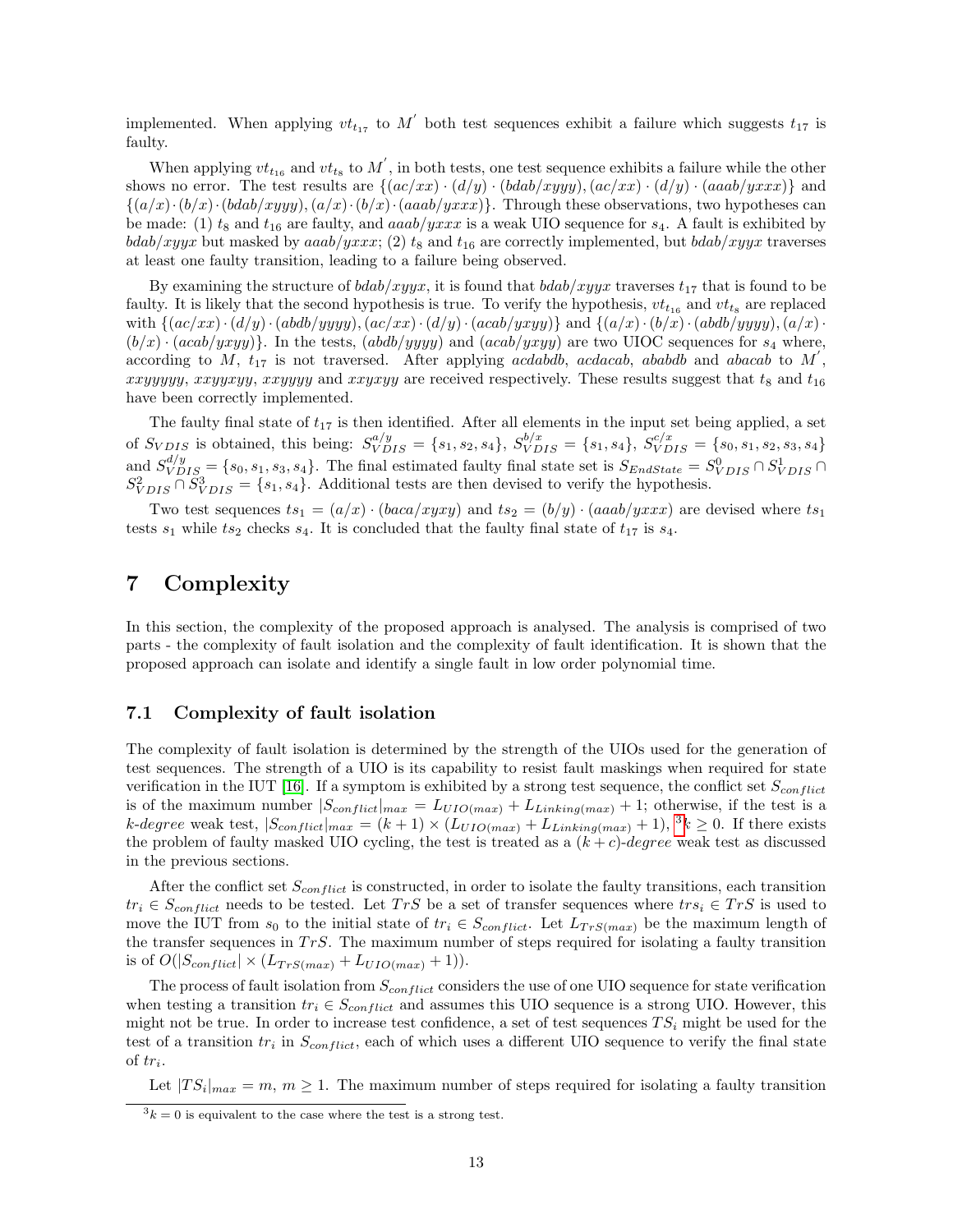is then of  $O(|S_{conflict}| \times m \times (L_{TrS(max)} + L_{UIO(max)} + 1)$ . Therefore, the maximum number of steps required for isolating a single fault is of  $O((k+c+1) \times (L_{UIO(max)}+L_{Linking(max)}+1) \times m \times (L_{TrS(max)}+L_{L1}+L_{Linking(max)}+1)$  $L_{UIO(max)}$  + 1)) where k is the number of faulty UIOs in the test sequence and c is the sum of times that the cycled faulty UIOs reoccur.

### <span id="page-13-1"></span>7.2 Complexity of fault identification

## A: Construction of  $S_{EndState}$

When identifying the faulty final state of an isolated faulty transition (if the transition holds a state transfer error), a set of estimated faulty final states  $S_{EndState}$  needs to be constructed by applying a set of faulty final state identification test sequences. Suppose, in the original test, the faulty transition and the sequence of transitions before this transition are executed by a test segment of length  $L_{sa}$ . The number of steps required to construct  $S_{EndState}$  is of  $O((|I|-1)(L_{sg}+1))$  where I is the input set of the FSM. In order that the faulty final state is identified, each state in  $S_{EndState}$  needs to be tested.

#### B: Determining the faulty final state

Let  $trs_{shortest}$  with length  $L_{trs}$  be the shortest transfer sequence that moves the IUT from  $s_0$  to the initial state of  $tr_f$ . Let  $|S_{EndState}| = q$ ,  $1 \le q \le |S|-1$ .  $s_i \in S_{EndState}$  is checked by applying  $trs_{shortest}$ , executing  $tr_f$  with the corresponding input and applying  $UIO_{s_i}$ . The length of  $UIO_{s_i}$  is less than or equal to  $L_{UIO(max)}$ . The maximum number of steps required to test  $s_i \in S_{EndState}$  is of  $O(L_{trs}+L_{UIO(max)}+1)$ . All states in  $S_{EndState}$  need to be tested. Therefore, the maximum number of steps required to identify the faulty final state in  $S_{Endstate}$  is of  $O(q \times (L_{trs} + L_{UIO(max)}) + 1)$ .

Again, the process of faulty final state estimation considers the use of one UIO sequence to verify the corresponding state and assumes this UIO sequence is a strong UIO. In order to increase test confidence, a set of distinct UIOs,  $MUIO_i$ , may be used to verify state  $s_i$  in  $S_{EndState}$ . Let  $|MUIO_i|_{max} = p$ ,  $p \geq 1$ . The maximum number of steps required to identify the faulty final state in  $S_{EndState}$  is then of  $O(q \times p \times (L_{trs} + L_{UIO(max)} + 1)).$ 

By considering the process of the construction of  $S_{EndState}$  together, the maximum number of steps required to identify the faulty final state is of  $O((|I|-1)(L_{sg}+1) + q \times p \times (L_{trs} + L_{UIO(max)} + 1)).$  In the worst case where  $q = |S| - 1$ , the maximum number of steps is of  $O((|I| - 1)(L_{sg} + 1) + p \times (|S| - 1))$  $1) \times (L_{trs} + L_{UIO(max)} + 1)$ , while, in the best case where  $q = 1$ , the maximum number of steps is of  $O((|I| - 1)(L_{sg} + 1) + p \times (L_{trs} + L_{UIO(max)} + 1)).$ 

# <span id="page-13-0"></span>8 Conclusions and future work

This paper investigated fault diagnosis when testing from finite state machines and proposed heuristics to optimise the process of fault isolation and identification. In the proposed approach, a test sequence is first constructed for fault detection. Once a symptom is observed, additional tests are designed to identify the faults that are responsible for the occurrence of the observed symptom.

Based upon the original test, the proposed heuristics are applied in order to lead to a detected symptom being observed in some shorter test sequences. These shorter test sequences are then used for the construction of a set of diagnosing candidates that is of the minimal size. The minimal set of candidates helps to reduce the cost of fault isolation and identification.

The complexity of the proposed approach was described. A case study was used to demonstrate the application of the approach. In the case study, two state transfer faults were injected into the implementation. These faults were isolated and identified after applying the proposed heuristics.

The case study used in this paper considered the use of a comparatively simple example for fault isolation and identification. The paper shows how more complicated testing problems such as  $k$ -degree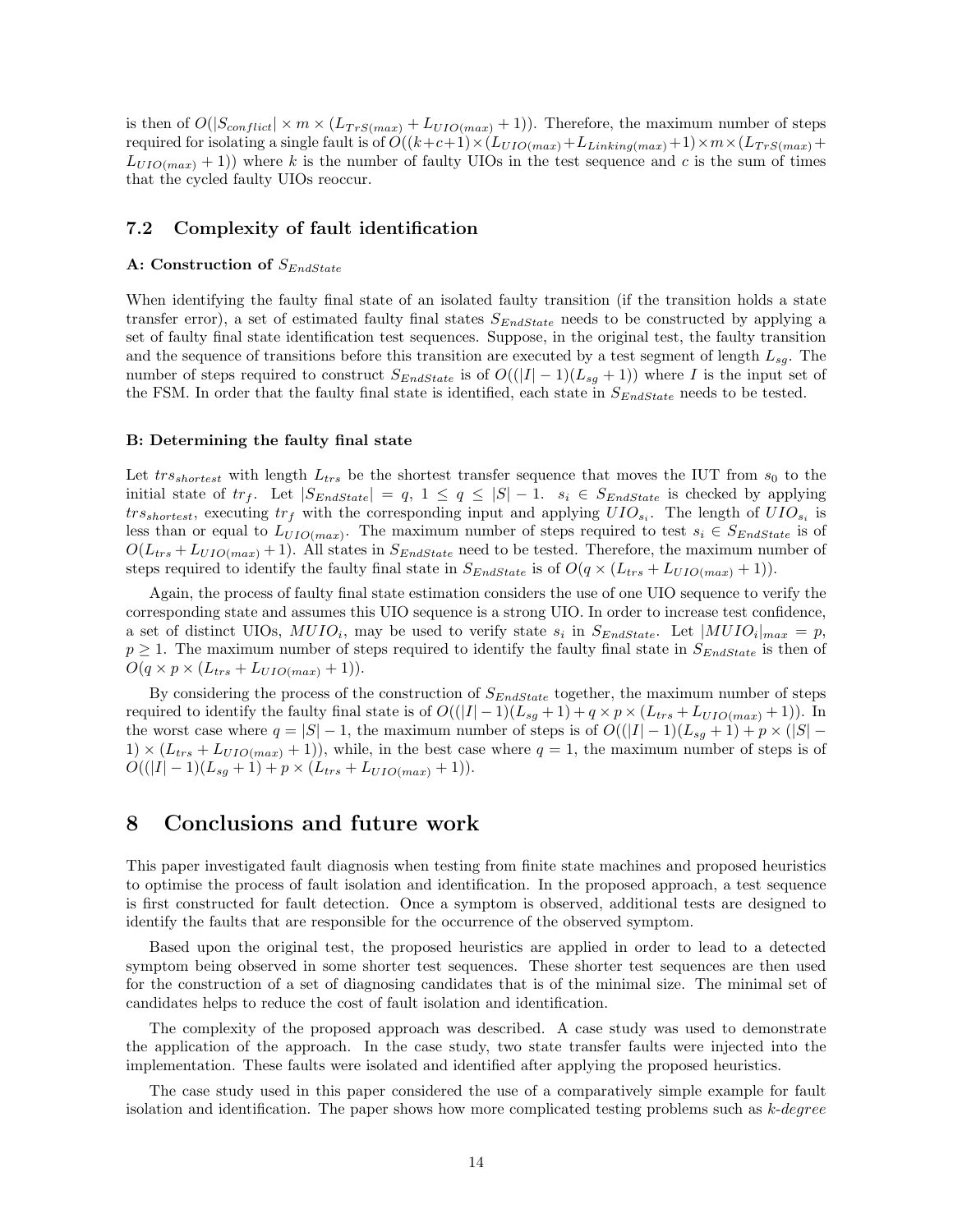weak test and fault masked UIO cycling can be catered for. However, more work is required to evaluate these approaches experimentally. This remains a topic for future work.

# References

- <span id="page-14-0"></span>[1] A.V.Aho, A.T.Dahbura, D.Lee and M.U.Uyar, "An Optimization Technique for Protocol Conformance Test Generation Based on UIO Sequences and Rural Chinese Postman Tours", IEEE Transactions on Communications, 39(11), pp.1604-1615, 1991.
- <span id="page-14-1"></span>[2] W.Y.L.Chan, S.T.Vuong, and M.R.Ito, "An improved protocol test generation procedure based on UIOs", ACM SIGCOMM Computer Communication Review, 19(4), pp.283-294, 1989.
- <span id="page-14-2"></span>[3] F.C.Hennie, "Fault Detecting Experiments for Sequential Circuits", Proceedings of the Fifth Annual Switching Theory and Logical Design Symposium, Princeton, New Jersey, pp.95-110, 1964
- <span id="page-14-3"></span>[4] Y.N.Shen, F.Lombardi, and A.T.Dahbura, "Protocol Conformance Testing Using Multiple UIO Sequences", IEEE Transactions on Communications, 40(8), pp.1282-1287, 1992.
- <span id="page-14-4"></span>[5] B.Yang and H.Ural, "Protocol Conformance Test Generation Using Multiple UIO Sequences with Overlapping" ACM SIGCOMM 90: Communications, Architectures, and Protocols, Philadelphia, PA, Sep.24-27, pp.118-125. ACM Press, New York, 1990.
- <span id="page-14-5"></span>[6] D.Lee and M.Yannakakis, "Testing Finite State Machines: State Identification and Verification" IEEE Transactions on Computers, 43(3), pp.306-320, 1994.
- <span id="page-14-6"></span>[7] R.E.Miller and S.Paul, "On the Generation of Minimal-Length Conformance Tests for Communication Protocols" IEEE/ACM Transactions on Networking, 1(1), pp.116-129, 1993.
- <span id="page-14-7"></span>[8] R.M.Hierons, "Extending Test Sequence Overlap by Invertibility", The Computer Journal, 39(4), pp.325-330, 1996.
- <span id="page-14-8"></span>[9] R.M.Hierons, "Testing From a Finite State Machine: Extending Invertibility to Sequences", The Computer Journal, 40(4), pp.220-230, 1997.
- <span id="page-14-9"></span>[10] A.Ghedamsi and G.von Bochmann, "Test Result Analysis and Diagnosis for Finite State Machines", Proceedings of the 12th International Conference on Distributed Computing Systems (ICDCS 1992), Yokohama, Japan, pp.244-251, 1992.
- <span id="page-14-10"></span>[11] A.Ghedamsi, G.von Bochmann and R.Dssouli, "Multiple Fault Diagnosis for Finite State Machines", Proceedings of the Twelfth Annual Joint Conferene of the IEEE Computer and Communications Societies (IEEE INFOCOM'93), San Francisco, CA, pp.782-791, March/April, 1993.
- <span id="page-14-11"></span>[12] R.M.Hierons, "Minimizing the cost of fault location when testing from a finite state machine", Computer Communications, 22(2), pp.120-127, 1998.
- <span id="page-14-12"></span>[13] T.S.Chow,"Testing Software Design Modeled by Finite State Machines", IEEE Transactions on Software Engineering, 4(3), pp.178-187, 1978.
- <span id="page-14-13"></span>[14] S.Fujiwara, G.von Bochmann, F.Khendek, M.Amalou and A.Ghedamsi, "Test Selection Based on Finite State Models", IEEE Transactions on Software Engineering, 17(6), p.591-603, 1991.
- <span id="page-14-14"></span>[15] D.Lee and M.Yannakakis, "Principles and Methods of Testing Finite State Machines - A Survey" Proceedings of The IEEE, 84(8), pp.1090-1123, 1996.
- <span id="page-14-15"></span>[16] K.Naik, "Fault-tolerant UIO Sequences in Finite State Machines", Proceedings of the IFIP WG6.1 TC6 Eighth International Workshop on Protocol Test Systems, Evry, France, pp.201-214, September 1995.